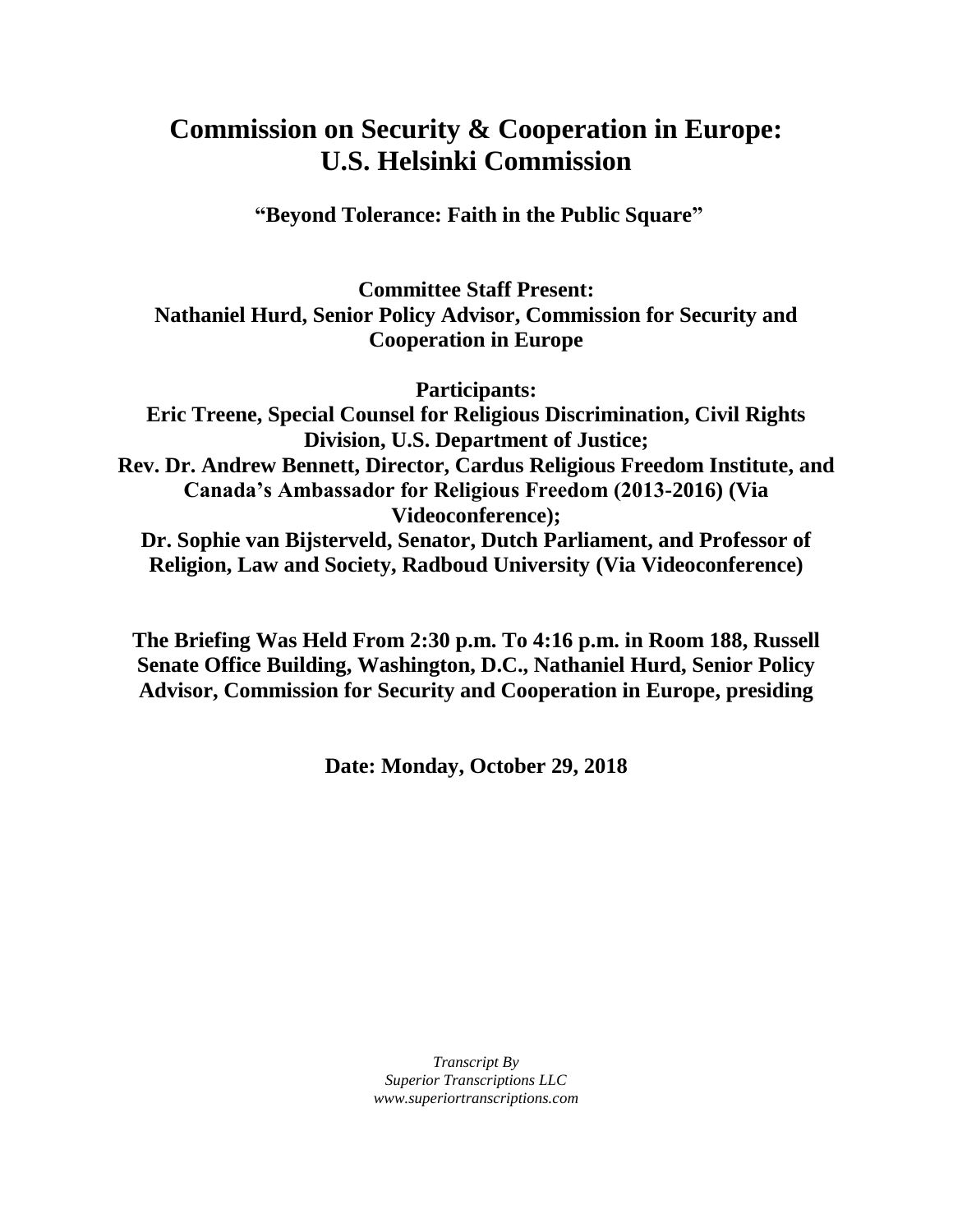HURD: Good afternoon. On behalf of the chairman of the Helsinki Commission, Senator Roger Wicker, and our co-chairman, Congressman Chris Smith, welcome to this briefing on "Beyond Tolerance: Faith in the Public Square." I'll be your moderator for today. My name is Nathaniel Hurd, and I'm a senior policy advisor at the Helsinki Commission.

This is a briefing on faith in the public square as a good in and of itself, as a public good, and as the fruit of religious freedom. Jewish communities have been part of the square of what is now the United States at least since the 1650s. This past Saturday, a man targeted and killed 11 of our Jewish brothers and sisters in the Tree of Life Synagogue in Pittsburgh, Pennsylvania. Last night, on National Public Radio, the executive editor of the Pittsburgh Post-Gazette, David Shribman, remarked, "I sometimes say that this is the only community I've ever lived in in which the people who aren't Jews actually pronounce the Yiddish words correctly." Such fraternity reflects one of the most important exhortations in American history.

On August 18th, 1790, George Washington visited the Touro Synagogue of Newport, Rhode Island. Later that day, he wrote a letter to the congregants entitled: "To the Hebrew congregation in Newport, Rhode Island." He ended his letter with these words: "May the children of the Stock of Abraham, who dwell in this land, continue to merit and enjoy the good will of the other inhabitants; while everyone shall sit in safety under his own vine and fig tree, and there shall be none to make him afraid. May the father of all mercies scatter light and not darkness in our paths, and make us all in our several vocations useful here, and in his own due time and way everlastingly happy." Words that I hope will guide us as a country, including the local community of Pittsburgh, in the coming weeks and months.

I will now introduce our panelists in the order in which they will speak. Eric Treene, to my left, is special counsel for religious discrimination at the U.S. Department of Justice's Civil Rights Division. He oversees the Civil Rights Division's religious discrimination enforcement, outreach, and policy efforts. Mr. Treene also coordinates outreach to religious communities and the department's outreach efforts to the Muslim, Arab, Sikh, and South Asian communities regarding post-9/11 discrimination and hate crimes. Before joining the Department of Justice in 2002, he was director of litigation at the Becket Fund for Religious Liberty, where he represented Christians, Muslims, Jews, Sikhs, Buddhists, and Native Americans in a wide range of discrimination cases. Mr. Treene received his Bachelor of Arts in political science from Amherst College and his law degree from Harvard Law School. He was a law clerk to Judge John Walker, Jr. of the United States Court of Appeals for the Second Circuit. Mr. Treene is the author of a number of articles and a contributor to two books on constitutional law and civil rights.

Welcome.

TREENE: Thank you.

HURD: The Reverend Dr. Andrew Bennett is program director for Cardus Law. He is an ordained deacon in the Ukrainian Greek Catholic Church in the Eparchy, or diocese, of Toronto and eastern Canada. Father Deacon Andrew served as Canada's first ambassador for religious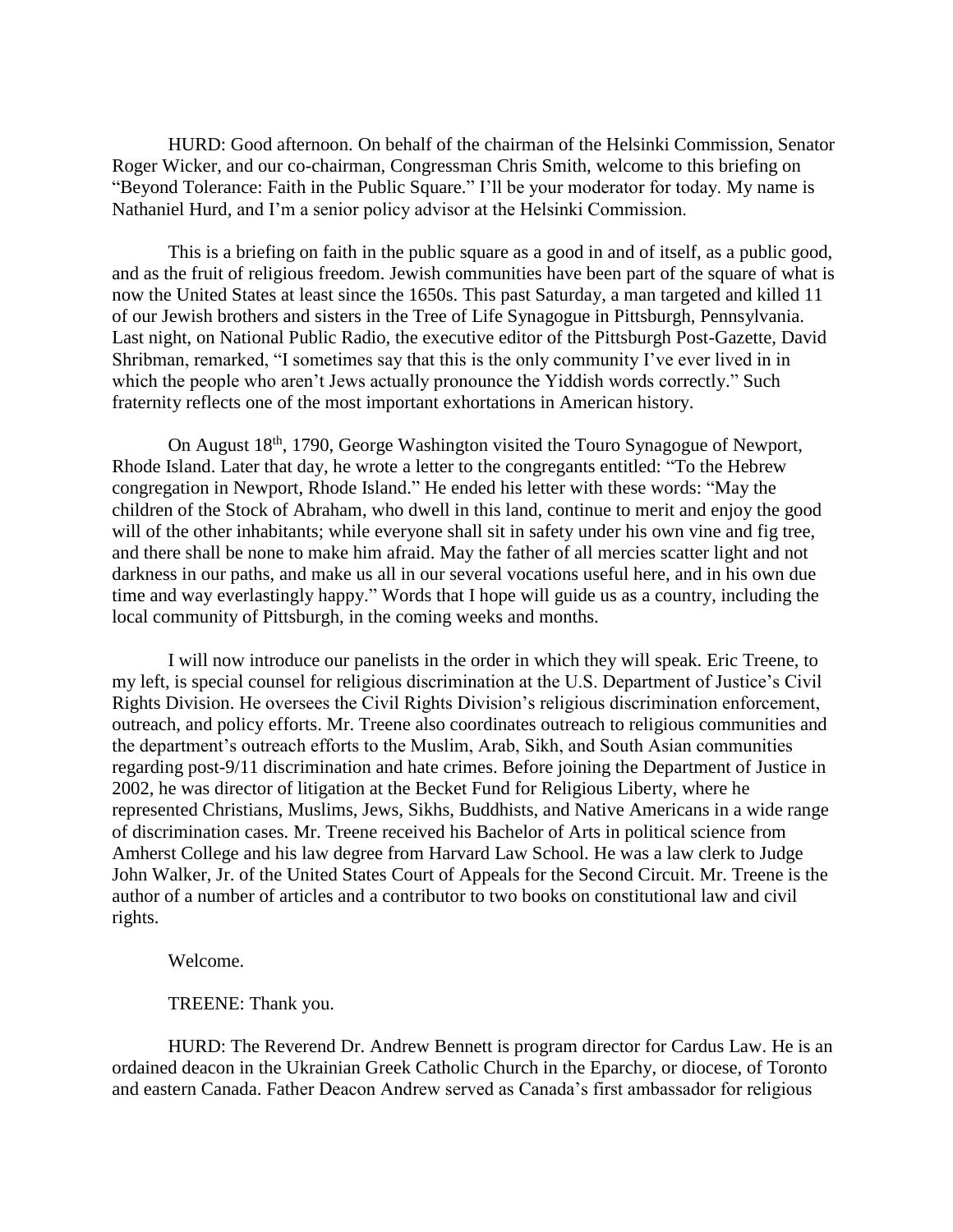freedom and head of the Office of Religious Freedom from 2013-2016. He simultaneously served as Canada's head of delegation to the International Holocaust Remembrance Alliance, a 31-country body which leads international efforts in Holocaust education, research, and remembrance. Father Deacon Andrew holds degrees in history from McGill and Dalhousie Universities. He received his Ph.D. in politics from the University of Edinburgh. And on a personal note, he and I have actually known each other since 1997, when he was a precocious Ph.D. student and I was a study abroad student and actually had hair. (Laughter.) So this is in many respects a continuation of the conversation that we were having even back then.

# Welcome Father Deacon.

Dr. Sophie van Bijsterveld joins us from the Netherlands to reflect on the subject in a Western European context. She graduated in law from the University of Utrecht and received a doctorate in law from Tilburg University. Since September 2014, she has been professor of religion, law, and society at Radboud University. Dr. van Bijsterveld has lectured and published extensively in the fields of international human rights protection, religious liberty, constitutional law, and hybrid governance. Her books include, "The Empty Throne: Democracy and the Rule of Law in Transition." Her latest book is "State and Religion: Reassessing a Mutual Relationship." Since 2007, she has been a senator in the Dutch upper house of parliament for the Christian Democratic Party. From 2008 to 2015, Dr. von Bijsterveld was a member of the board of the scientific institute for the Christian Democratic Party. She was also a founding editor of the Dutch journal of religion and law on policy. I should note that there's a six-hour time difference between us and the Netherlands. So she's joining us at 8:30 at night. We're especially grateful that she's with us.

# Senior Counsel Treene.

TREENE: Well, thank you very much. Like Americans everywhere and people around the world, I am grieving today the horrific killing at the Tree of Life Synagogue. And my thoughts and prayers are with the victims and their families. And 11 killed, six injured. And the Department of Justice – the attorney general spoke about, quite forcefully, hatred and violence on the basis of religion could have no place in our society. And he said every American has the right to attend their house of worship in safety. We are saddened by this. We are also resolute to pursue this hate crime. And charges have been brought. We've been very active in religious hate crimes against all people.

Two weeks ago we had a man sentenced to 24  $\frac{1}{2}$  years in prison for – a Texas man – for arson in a mosque in Victoria, Texas. We've been very aggressive. And the attorney general has been quite forthright about the importance of prosecuting hate crimes as part of religious liberty. Normally we think of religious liberty as the right of people as against the state. You're free from infringement by the state. But the attorney general, speaking to the Orthodox – the Union of Orthodox Jewish Congregations of America back in June said: Religious freedom means not only freedom from government intrusion, but also freedom from violence. The first civil right is the right to be safe.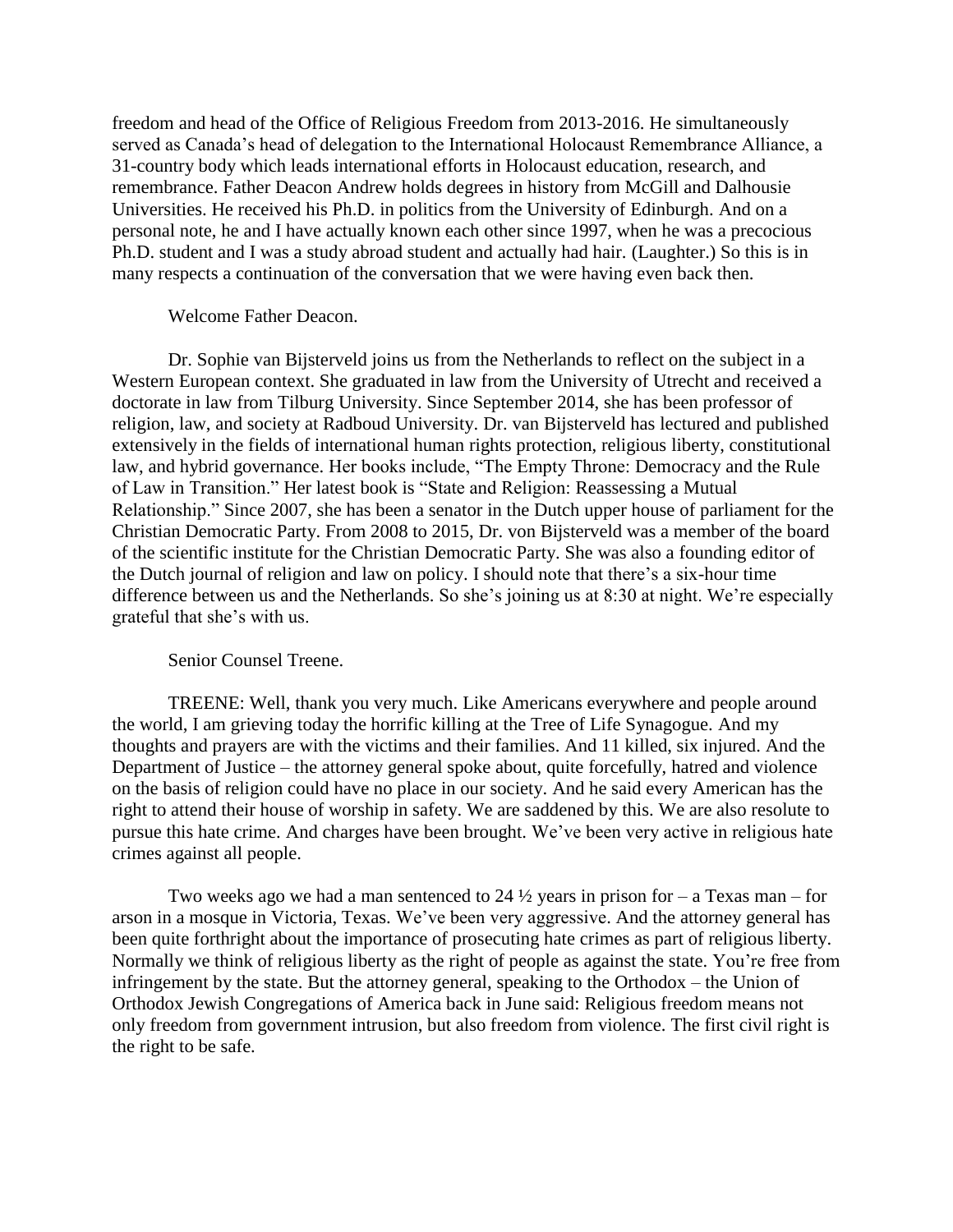The idea that we have religious freedom is one of our greatest treasures in America. We speak of it as our first freedom. It's the first right listed in the Bill of Rights. It's foundational to the right of conscience and our other freedoms. But I think the attorney general is acknowledging that this right will mean very little if we don't have the right to be safe in our places of worship, to worship as we see fit, to walk down the street without fear of attack because of what we believe and how we express that. So we stand with the people of the Tree of Life Synagogue and all Americans.

Religious freedom is the first freedom, as I mentioned. Nathaniel mentioned the letter to the Touro Synagogue, which was a community of Jews developed there in the late 1600s to bring their faith, to do what many Christian sects were doing, to see in a new land a place where they could worship freely. President Washington in his letter – I want to use it as a framework of what I want to talk about – he said, "It is now no more that toleration is spoken of as if it were the indulgence of one class of people that another enjoyed the exercise of their inherent natural rights, for, happily, the Government of the United States, which gives to bigotry no sanction, to persecution no assistance, requires only that they who live under its protection should demean themselves as good citizens"

This letter was pivotal for two reasons. One, it was the nature of the right that it was inalienable, it was an inherent right. It wasn't a gift from the government to the people. It was something that the Jews of Newport, of the Baptists of Virginia, that they had as an inherent right. The second part is that it was a principle applied to everybody – to not only the Christian sects that were multiplying in the United States at the time, but people of all faiths. President Trump has followed other recent presidents in proclaiming January 16<sup>th</sup> as Religious Freedom Day. It's a day we celebrate at the national level and a kind of obscure event. It's the passage of the Virginia Statute of Religious Freedom.

Why is a state statute so important? One, it was penned by Thomas Jefferson, who wrote the Declaration of Independence. But it also is important because it lays out the framework in three ways for religious liberty in America, that President Washington also touched on in his letter to the Hebrew congregation in Newport. First, the preamble. He says, "God has created the mind free." And therefore, any interference with freedom, and with conscience, is not only something that is, as he said, meanness and hypocrisy for the government to try to punish such things, but it is an affront to the natural order.

Second, Jefferson said in the Virginia statute that "no man shall be compelled to frequent or support any religious worship, place, or ministry," nor "suffer on account of his religious opinions or belief." So it has a duality to it. You can't be forced against your conscience to support a faith. That's what we are familiar with as the establishment clause of the Constitution. But also, you can't suffer on account of your opinion and belief under your conscience. And that's free exercise.

And Jefferson had a third section saying that we know we're just passing a statute, but if some future legislature were to take it away, they could. They have the right. But they would be wrong in doing so because this is an inherent right that no one should be taking away. And looking back on this, someone said, oh, wasn't this wonderful? Thomas Jefferson, you created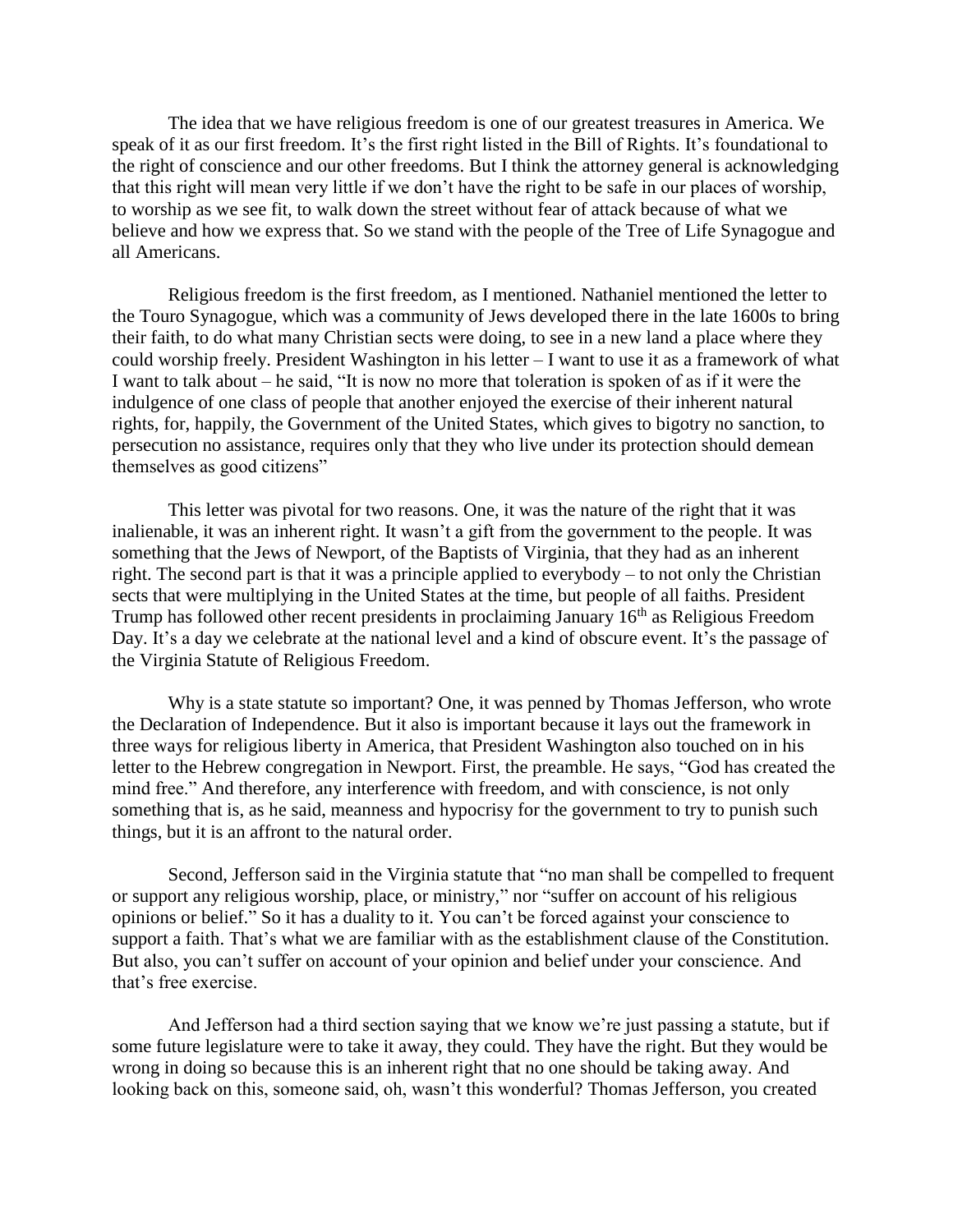freedom for the Christians of Virginia. And he said, no, no, this wasn't about Christians. And he specifically mentions Hindus, Muslims, and Jews as all enjoying the protection. So there are two key takeaways. One is religious liberty is a fundamental right, not a gift from the state. Second, the protection of conscience is at the very core of this right. And, third, that it applies to everybody.

Now, when you look out in the world, there are three different approaches to religious – this is very, very rough – but the way I see it, it breaks into sort of three categories. There's theocracy. It can be sort of rigid where, you know, religion controls everything. It can be the milder theocracy of Britain in the 1700s, where you could be punished for working on the sabbath and you had to worship at certain times and so forth, sort of a milder theocracy. But that's a theocratic view. There's sort of a secularism that governments should ensure a secular public order. That's what you see in France, where *laïcité* is a high value.

And then there's a third vision, which I think Jefferson was laying out, which is a pluralistic vision, where religion is something the government will stay out. It will not become overbearing in the religious sphere and endorse one religion at the expense of others. But at the same time, the government will create room for religion, will make space for religion to flourish. So in schools, you don't have the teacher leading the class in prayer, but on the other hand you protect students' rights to gather. And we brought a case in the Department of Justice where kids were not allowed to gather for prayers at lunchtime in a small group.

So this is sort of the model. We're trying to keep introductions brief, but I'll get into as we go along with your questions how we're implementing this through the civil rights laws that we enforce – the hate crime laws, but also the law to allow places of worship to build students' rights of religious expression, people's ability in the workplace to have their religion accommodated so they don't have to choose between their livelihood and their faith. With that, I look forward to what our other panelists have to say.

HURD: Thank you.

Father Deacon Andrew.

BENNETT: Thank you very much. I'd like to focus my talk on the related rights of freedom of religion and conscience and view them from my perspective as Canada's first ambassador for religious freedom between 2013 and 2016, and now as Director of Cardus Religious Freedom Institute, which seeks to educate and advocate for religious freedom and conscience rights. And I also understand these rights as a Catholic, and so view it through the lens of the Catholic tradition, rooted in incarnational anthropology.

We find in section two of the Canadian Charter of Rights and Freedoms embedded in the Constitutional Act of 1982 enumeration of fundamental freedoms, the equivalent of the inalienable rights of the American Bill of Rights. It's neither whimsy nor accidental that the first fundamental freedom is freedom of conscience and religion. We bind them together in the Canadian Charter. If we're to share a common life in Canada, or anywhere else for that matter,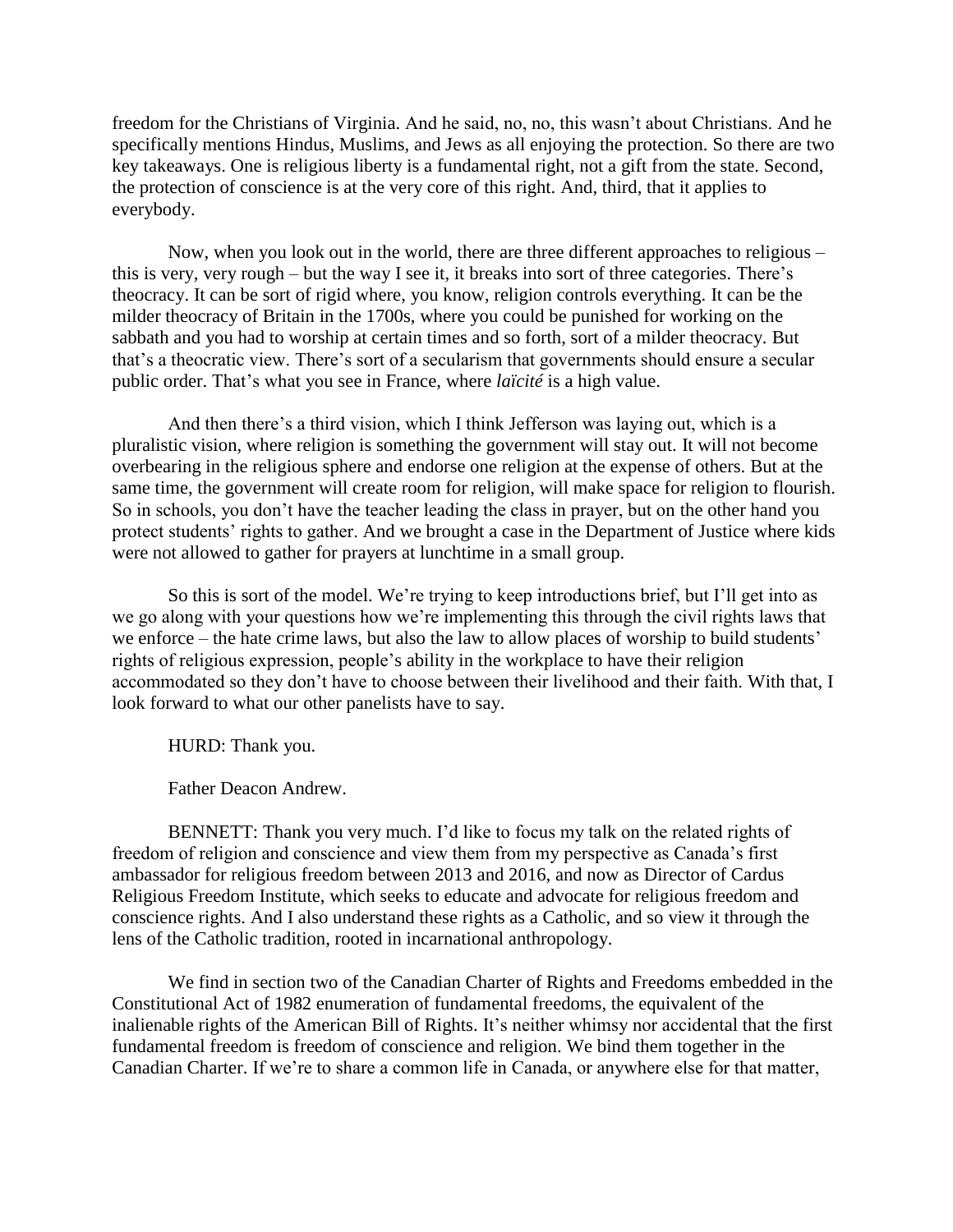robust freedom of religion and conscience must be affirmed and upheld. It is the freedom that enables us to live fully as we are, and as we are called to do.

Freedom of religion bears witness to the truth that human beings desire to make sense of our world and to encounter the divine. Unlike the freedoms that relate to public action – such as freedom of expression, freedom of association, freedom of assembly – to which it is bound, freedom of conscience and religion addresses what Professor Rabbi David Novak of the University of Toronto has referred to as the "metaphysical need of the human person." In this sense, religious freedom can perhaps be more fully defined beyond international human rights covenants, beyond simply the Bill of Rights or the Canadian Charter of Rights as having the initial freedom to contemplate the metaphysical and – (audio break) – just who am I? Who am I in relationship to you? Who am I in relationship to the world in which I live? And who am I in relationship to God to a particular philosophy to which I elect to subscribe and follow?

Thought necessarily proceeds action. In a religious way, freedom of conscience does not necessarily relate to theological or creedal statements, but rather to the inherent human freedom to believe and assert certain truths. For example, that medical-assisted suicide is wrong, a belief that is not necessarily dependent on confessing a particular religious faith. It can come from a humanistic view. The frequent and mistaken post-modern assumption gaining currency in certain quarters, including in Canada, is that freedom of religion or conscience can be relegated in favor of upholding a broader freedom of expression of association. To diminish the defense of religious freedom conscience rights this way I would argue is a symptom of an amnesia – an amnesia that is increasingly forgetful who we are as human beings, forgetful of our deepest longings, and of our true dignity.

The ability to freely, publicly and privately act upon this metaphysical need that I talked about is foundational to our democracy and foundational to our common life together. Without the guarantee of this freedom, we are no less free in our interior life, but when freedom of conscience or religious is threatened or ignored, our public – (inaudible) – living out of our lives of faith can be undermined, sometimes greatly. So in a truly pluralist democracy, acceptance of difference must include the right to hold different theological and different ethical and moral positions, even when they go against the prevailing spirit of our age. So long as these views are held and advanced peacefully and do not advocate physical violence that would violate human dignity, they must be allowed to inhabit the public space.

We must reject what I would label an "illiberal totalitarianism" in the public square that seeks to establish socially correct and acceptable beliefs, treating any peacefully contrary view as deviant and something to be silenced. There must be no totalitarianism of accepted belief or accepted opinion in a pluralistic democracy such as Canada or the United States. A true pluralism must embrace and enable difference, but not simply a subset of differences that may be permitted at a moment by a given set of beliefs at a given moment in our history. This, I would argue, is illiberal pluralism that embraces a cultish secularism where the state imposes values and dictates what religious beliefs are publicly permissible.

The freedom to practice one's deeply held religious faith and hold positions of conscience in the public square is a freedom that implicitly advances and supports true pluralism.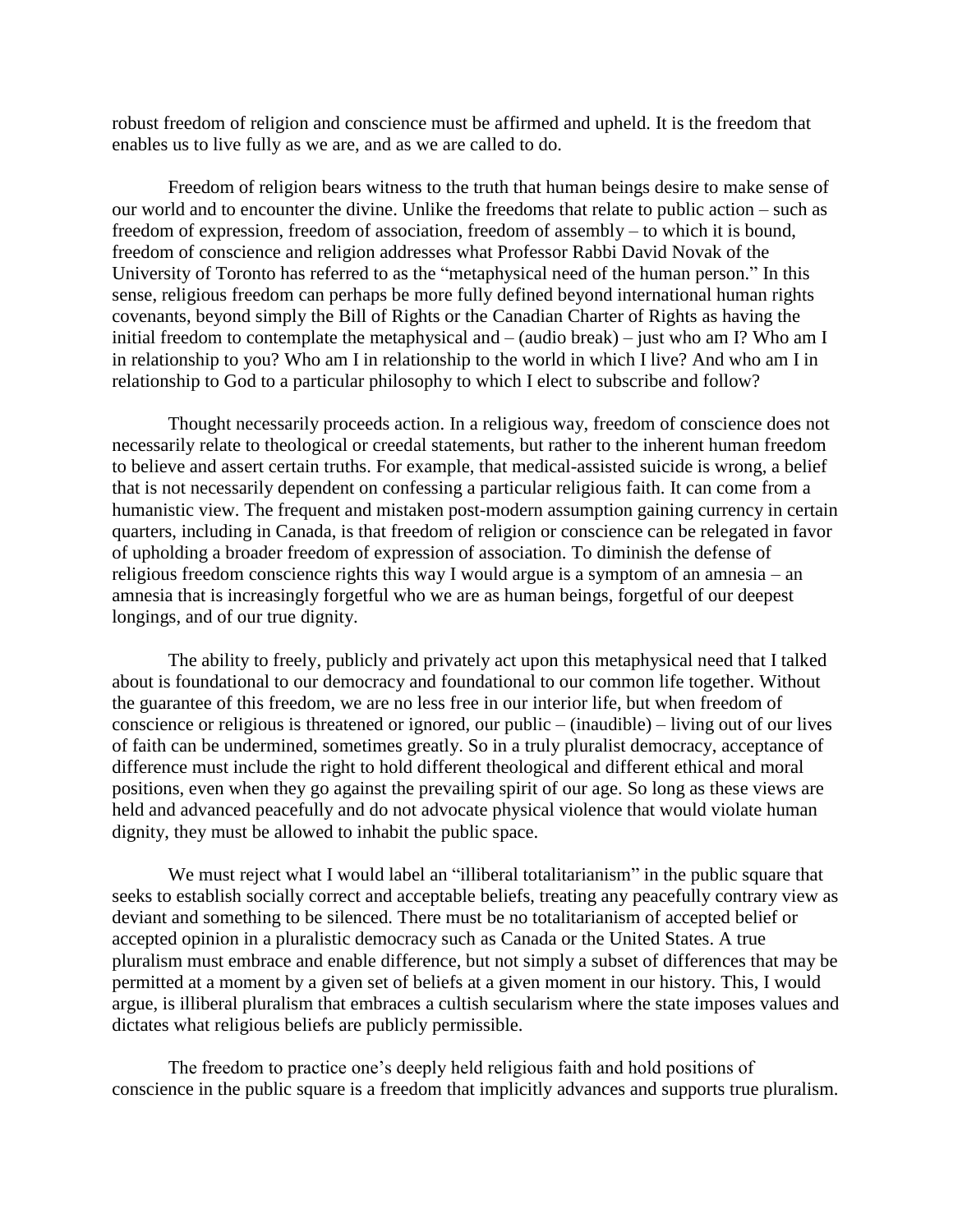To champion religious freedom, and also conscience rights, is to also implicitly accept that there are those in our common life who will hold beliefs theological and philosophical and moral that many of us will vehemently reject. And that's OK. If people in our society, whether they be Muslims, Christians, Sikhs, or Jews, or people of no religious faith, are constrained in their faith through practice and how that faith informs their conscience, and profoundly shapes their understanding of the human person, they will become increasingly marginalized and our society increasingly itemized.

In building our common belief and maintaining the public square, we must champion human flourishing as the common good so that our fellow human beings may flourish and be able to live their lives of faith fully – both privately and publicly. Increasingly in Canada, there are growing and persistent challenges to the inherent freedom of conscience and religion. These challenges come from our secular institutions – legislative, administrative, and judicial – from the overstepping and infringing on Canadians' freedom in this regard. Again, a freedom that, as our first presenter noted, is not the gift of the state, but rather a freedom that we bear in virtue of being beings.

So in conclusion, in recent years there have been encroachments by a self-proclaimed "neutral secular order" to advance a rival secular democracy, intolerant of genuine diversity. There have also been statutory and regulatory actions taken to constrain freedom of religion and conscience at both the federal and municipal levels. Some of the most notable cases include the 2018 Canada Summer Job – (inaudible) – 2018 Supreme Court of Canada decisions in the Trinity Western Law School case, and the Wall case, bubble zone legislation in Ontario, and the violation of conscience rights by the College of Physicians and Surgeons of Ontario. And I am happy to speak to some of these cases in greater detail in response to questions. Thank you.

HURD: Thank you, Father Deacon.

Dr. van Bijsterveld.

VAN BIJSTERVELD: Thank you very much. It is a great honor to participate in this meeting. And I thank the Helsinki Commission very much for inviting me. My presentation focuses on Western European developments, and certainly religious freedom and the place of religion in the public square. And I will approach this topic first by outlining some characteristics of the debates and, second, I will sketch some public responses towards the current challenges. I will start with some preliminary remarks and I will close with a few personal observations.

Three preliminary remarks: The first: 57 countries, including United States, Canada, and all the countries of Europe, are participating states of the Organization for Security and Cooperation in Europe. The relations between state, society, and religion differ from country to country. This is also true for the part of this region that is formed by Western Europe. Over the centuries, different political realities, differences in religious makeup of the society, differences in interrelation between secular and ecclesiastical authorities and historical facts all have had an impact on what we now call the place of religion in the public square.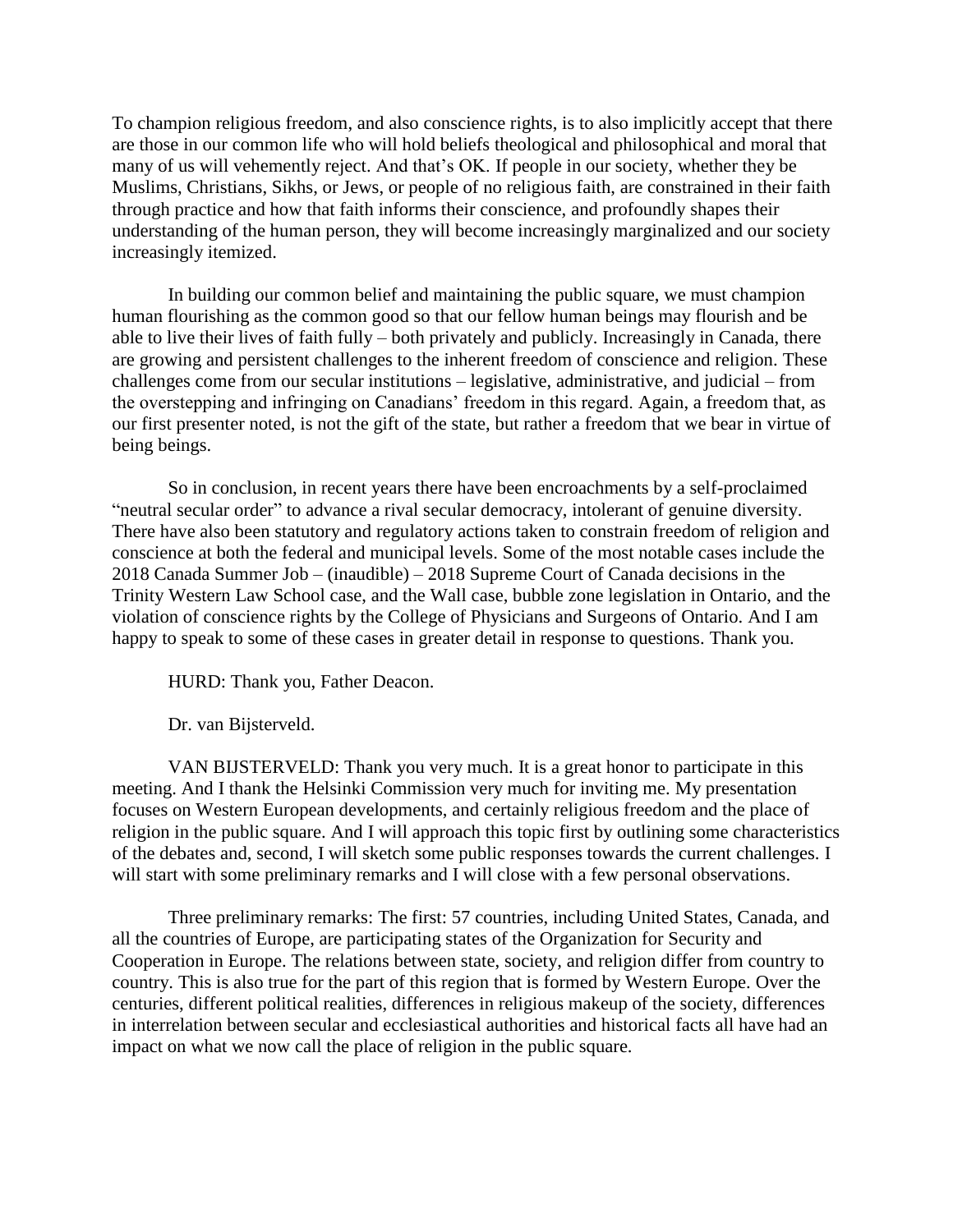My second remark.in the OECD context, the notions of respect, tolerance, are often featured. However positive these notions appear, their meaning is not always clear or even defined. Where respect is concerned, the distinction must be made, in my view, between persons on the one hand and views and actions on the other. The person deserves respect as a person. But views and actions, not necessarily so. And as of tolerance, I prefer to speak in terms of liberty and restrictions to liberty when possible. Either persons enjoy liberty or they do not, in which case there must be valid reasons to legitimize restrictions. Alternatively, one could speak in terms of equal treatments or non-discrimination.

My third remark, the word "secularism" often features in debates on religion in the public square. And this word can have different meanings as various authors also realize. In the words of the former Archbishop of Canterbury Rowan Williams, it can refer to "programmatic secularism" or "procedural secularism." In this realm, programmatic secularism stands fending off manifestations of religion in the public square and procedural secularism is fundamentally open to manifestations of religion – the state, itself, being secular. In a given context, it's important the use of secularism is clear.

Now, for my preliminary remarks: I now come to the general characteristics of the debates. Three general characteristics mark the current debates. The first is the nature of the issues. In the roughly 200 years of modern debates on religion in the public square and freedom of religion in Western European countries, various periods can be discerned. In previous periods, the focus was of institutional competences between church and state, or accommodation of religious social activities in the framework of the emerging welfare state. And current issues of contention mostly concern values, which values are being expressed or promoted through religion, and how much liberty do they deserve.

Second, there is a transnational dimension of many issues concerning religion. During the  $20<sup>th</sup>$  century, religious issues were by and large purely domestic issues. Currently, these issues are often connected to controversial societal contexts as immigration, integration, or influencing and radicalization. And as a result, the debates are often conducted in terms of limitations of liberty rather than liberty.

Third, over the last decades, religion has increasingly become experienced as a purely private matter, and religious liberty as an individual personal liberty. The current issues of controversy, however, have once again fostered an awareness of the societal and public dimensions of religion. This rediscovery also has positive sides. In many Western European countries, functional welfare states have felt overburdened and religion is retreating somewhat from the social domain, notably financially. And this goes hand-in-hand with the renewed positive federation of the social function of religious organizations. New forms of contact, and cooperation, and coordination between such organizations and, notably, global communities take place.

I now come to my next – (audio break) – public responses towards current challenges. And, again, I make three observations.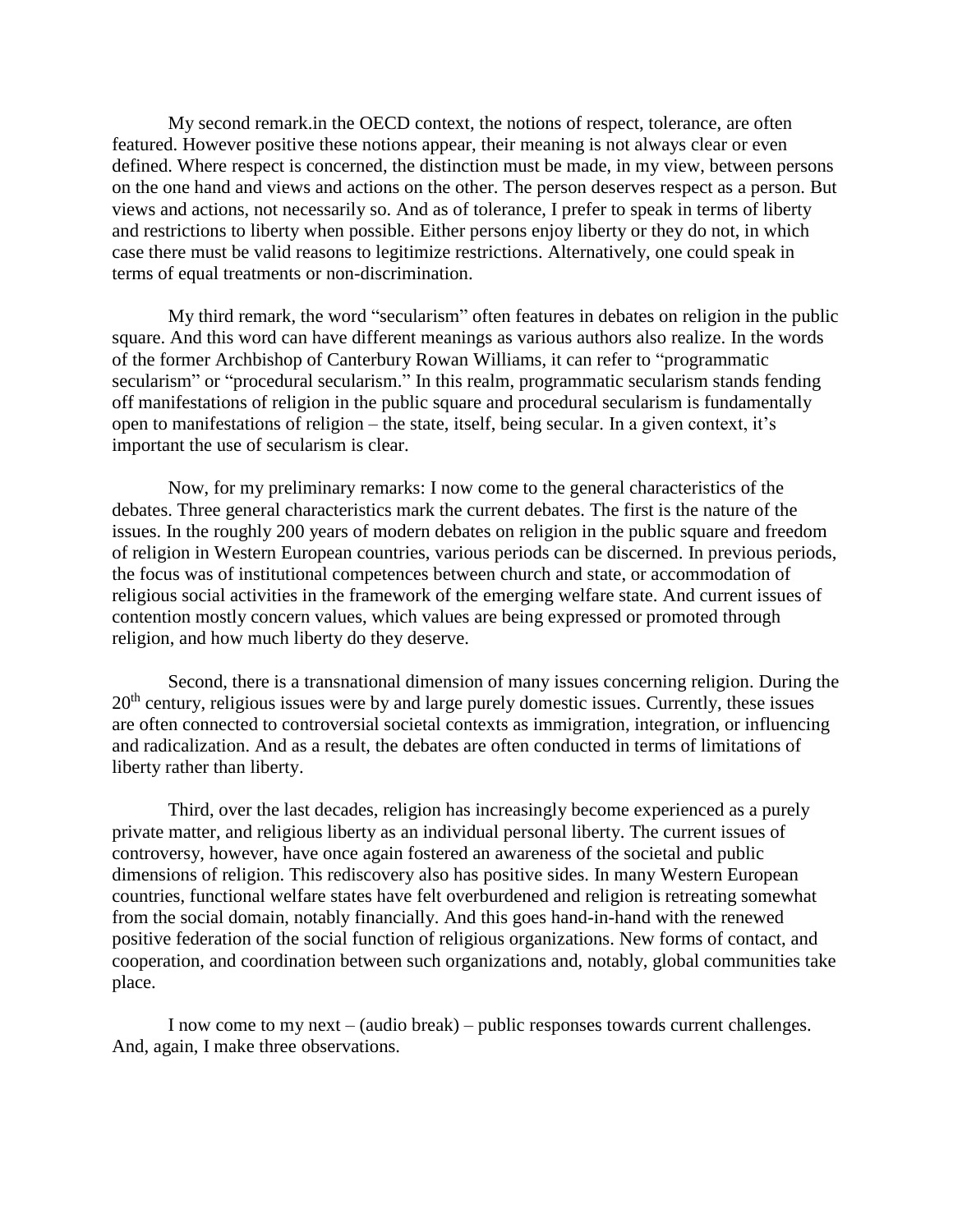First, Americans scholars or academics observe a trend that legal issues concerning religion are seen through the lens of equal treatment rather than religious liberty. Insofar as individuals are concerned, this resonates with experiences in Western Europe for the same reasons as have been mentioned. And for institutional liberty basis, it is less self-evident.

Second, legal and political responses to religious diversification may rely on basic instincts of traditional church-states systems. Thus, France continues to bar visible signs of religion in the public sphere, whereas, for example, in Italy Catholicism may function as a symbolic focal point, the crucifix in the public classroom being an example. And our countries experience more of a dilemma.

Third, the European Court of Human Rights tends to leave national states some room for maneuver in finding a right balance with regard to these issues. Although the court is sometimes criticized for this, one must realize – especially in the United States – that this is a supranational court that deals with countries with a variety of different starting points where the place of religion in the public domain is concerned. And there are many issues that are controversial in the various states as well.

Finally, a few personal observations. First, it is unavoidable that religious issues tend to be assessed through the lens of equality rather than liberty. However, the one should not replace the other. Furthermore, equal treatment applies in equal circumstances. And equal treatment therefore is not necessarily identical treatment. Second, restrictions to religious liberty may be necessary. However, applying general solutions to a specific problem must be avoided. Legislation, therefore, is not always the most fruitful response to an issue.

And third, and last, the development of a relaxed attitude of public authorities towards religion begins with a basic familiarity with concrete religious traditions and denominations. For both public authorities and religious communities, it is important to get to know each other, if they do not already. Thank you for your attention.

HURD: Thank you. We'll now have a period of sort of a moderated Q&A. So I'll be asking the panelists some questions. Once that's done, we'll open it up to questions from you who are here in the room, as well as those of you that are watching online on Facebook. For those of you in the room, if you could use the standing microphone and identify yourself when it's time for that Q&A period.

Just a note about the context of my questions: A lot of the debates and discussions about this topic often are mostly restricted to questions about law and public policy. And unfortunately, there aren't enough discussions about people's first principles, about their basic assumptions, about distinctions between different kind of categories and words, et cetera. So a lot of my questions are intended to tease that out of our panelists.

My first line of questions is going to focus on philosophy. I think philosophy can be one of those subjects that's easy to have a go at. Seems to be somewhat impractical. But the fact is that all of us have existential questions, metaphysical questions that tug on the human heart. And Father Deacon Andrew highlighted some of them. Philosophy actually helps us to seek and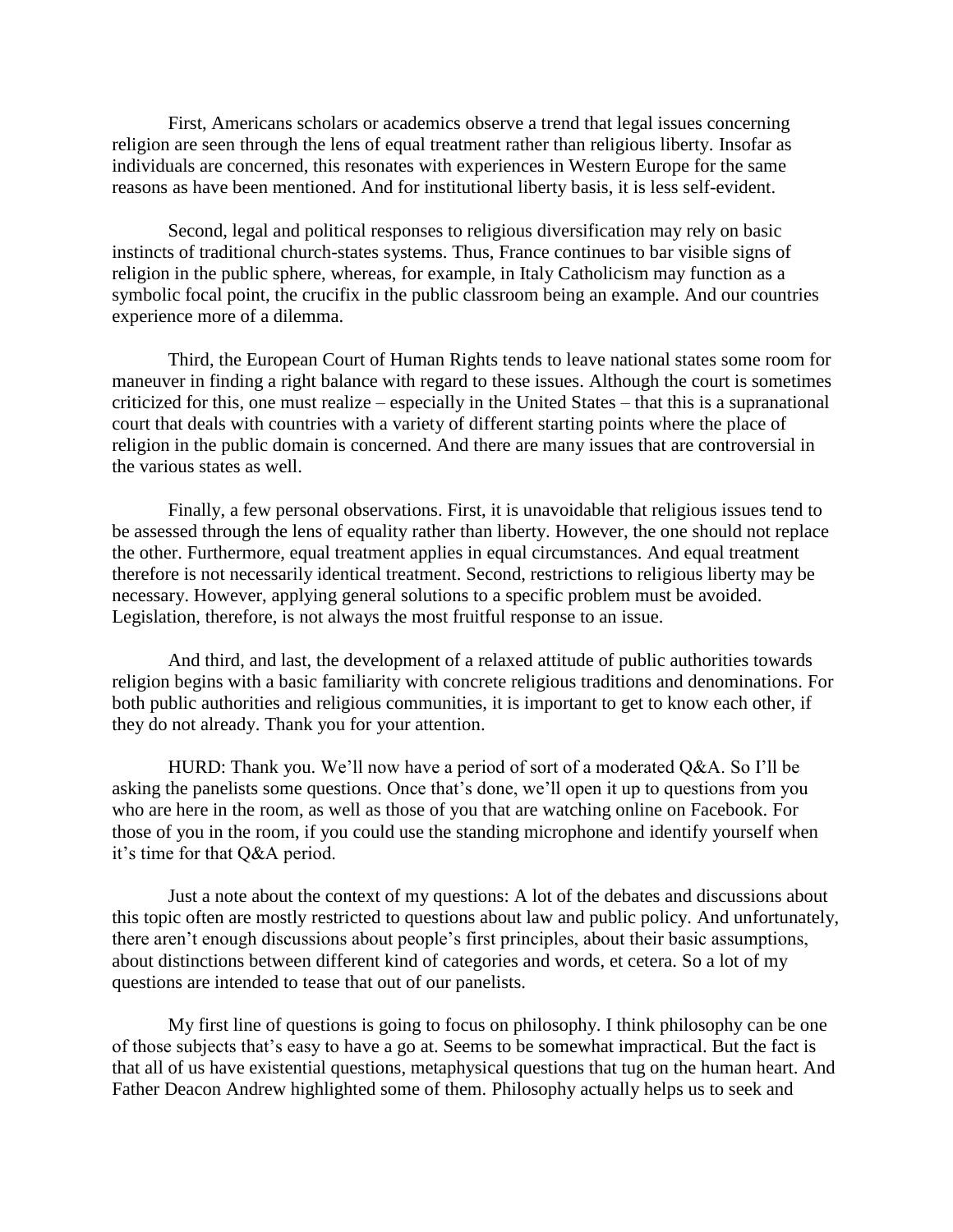receive answers to some of those questions. I think it's also worth noting that how we view the world, our ideas– in this modern, contemporary setting – are often not entirely new. They have roots in earlier times and in earlier ages. And philosophy can help us trace back those roots.

A lot of the discussions and debates about faith in the public square intersect with broader debates about the very nature of truth. Does truth exist? Is it objective? Does it exist outside of us? Is it something that we can know and access, or is it something that we at the individual level just sort of generate and create, or is it something that we can actually receive? What we're discussing now reflects in many respects philosophical shifts. In particular, from the Medieval period to the period of the Renaissance, and then forthgoing the period of the Enlightenment and its sort of philosophical successors. In particular, I'm thinking of Descartes.

And so my first set of questions are in particular for Father Deacon Andrew and Dr. van Bijsterveld. What is the philosophical lineage about some of the contemporary skepticism that we see about truth as something that's objective, as existing outside of us, as something that is accessible and knowable, evidenced in ordinary human experience, and received rather than selfcreated? And then for Mr. Treene, if you could say a word or two about the philosophical lineage of faith in the public square and the religious freedom that enables it, that we can see in the founding documents in the United States? And then I'll ask you to go into a more provocative area, which is as you look at faith in the public square now, basic discussions about religious freedom, and reflect on our founding documents, do you think that there were any philosophical presumptions that the founders made, perhaps unintentionally, that have sort of led to some of the challenges that we see today?

We'll start with Father Deacon Andrew and Dr. van Bijsterveld.

BENNETT: Well, thank you very much. That's certainly a very big question about, theological – (inaudible) –traditional understandings of truth as being objective and universal. Our understanding of fundamental freedoms – such as freedom of religion, freedom of conscience – certainly in Western democracies derives directly from the Judeo-Christian understanding of the human being, human person, and the human person's relationship to an existential reality, metaphysical reality, their relationship to God.

So this understanding of truth is definitely something that exists in and of itself. It is something that exists in and of itself, and it is beyond us in a certain sense, but also accessible by us because we believe that certainly as Christians, and as Jews, and some other faiths as well, that truth is revealed to us. So we have a particular understanding of revelation and that core understanding of revealed truth as objective and universal. Certainly from the Christian perspective, we understand that truth is not a particular philosophy or a particular abstraction but rather it's a person. It's the person of Jesus Christ. And so we have that understanding as Christians that truth is a person with whom you have a relationship. And you have a relationship with, and that grows as you enter more fully into that truth.

So that understanding of truth certainly is implicit within our understanding of fundamental freedoms, because there's this understanding that we have these freedoms by virtue of being human beings. And because we are human beings, created in the image and likeness of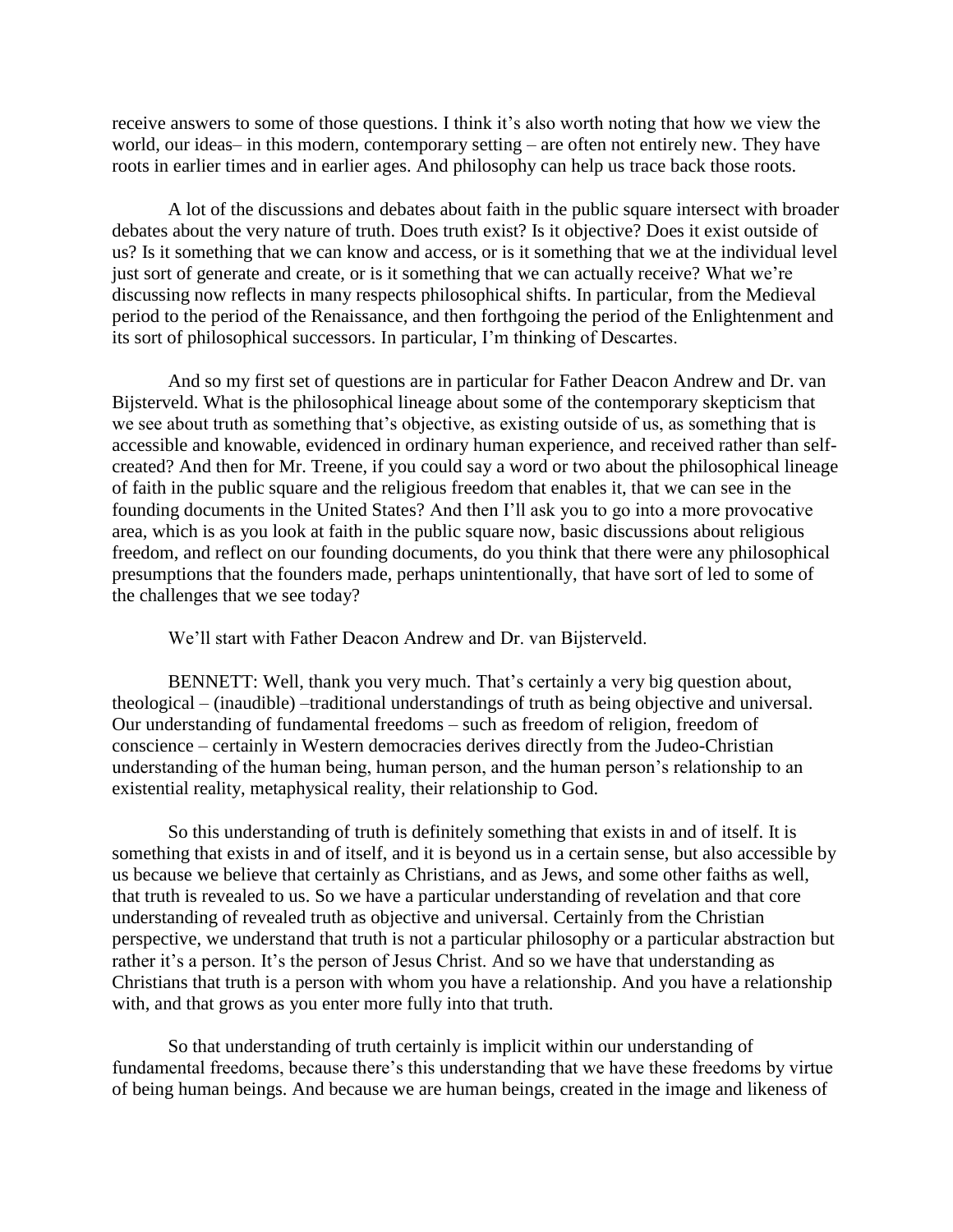God, there is a certain dignity that we have. Now, it's important, I think, in these days to sort of unpack what we mean by human dignity, because human dignity now often has a very different meaning or is construed in different ways – as are other terms such as compassion and even truth itself. But from my perspective, that would be how I would respond to your question, Nathaniel.

### HURD: And Dr. van Bijsterveld?

BIJSTERVELD: Yes. Thank you. Well, I find your basic first question quite hard to answer. What I could say is this: At a time when Western European countries' freedom of religion was first incorporated in the constitutions, we see that in a context of societies that are thoroughly Christian, whatever sort of divisions or predominance of a particular religion there may be. What we see, of course, now is that freedom of religion functions in a much more secularized context, and a context where diversity has gained a different meaning. And it's clear that those differences over time may also influence the interpretation of religious freedom, or at least can understand that there will be debate about what religious freedom actually means.

# HURD: Thank you.

TREENE: Yes. And to respond to something that Dr. van Bijsterveld said in her opening remarks, where she mentioned in U.S. law things have moved from religious liberty more towards equal treatment, I would say in some respects that I would agree with that. But both of these have roots with the founders. The founders, as I mentioned, looked at equal treatment of all persons regardless of religion, as well as this idea of conscience being precedent to the demands of the state. And if you look at the law, there have been a number of decisions that have moved the ball in religious liberty by using equal treatment paradigms. Most recently Trinity Lutheran, saying if you have a program giving playground equipment – here, it was actually the rubber surface so that the kids don't get injured on the playground – you had to treat churches equally. Same thing with the school choice decisions. If you give out a scholarship to parents you can't discriminate. Parents are able to use those at the school of their choice. Same thing in free speech cases. If there's a forum for speech, you can't exclude religious speech.

Now, the law has moved in that direction, but all of those have been five-four decisions, six-three decisions on our Supreme Court. I think it's worth nothing that if you look at the unanimous decisions in the religious liberty space, they've all been pure religious liberty cases. Most recently Hosanna-Tabor case, where a church wanted to hire ministers, even where that conflicted with non-discrimination laws, the state had to keep its hands off, that there was something precious and different about religious liberty, that a church must be allowed to decide who its leaders will be. That was a unanimous decision.

Then we have decisions interpreting some statutes, like the Religious Freedom and Restoration Act. Unanimously, the Supreme Court held you can't prosecute somebody who has a sincere belief in using a hallucinogenic tea, in the Gonzales case. And then you have the prisoner case involving a Muslim prisoner under a statute here we have that protects prisoner and religious rights, that a prisoner had a right to wear a beard, even though it wasn't an equality argument. It was a pure conscience versus the state argument. So I just think it's interesting that those three pure religious liberty cases were unanimous Supreme Court decisions, and the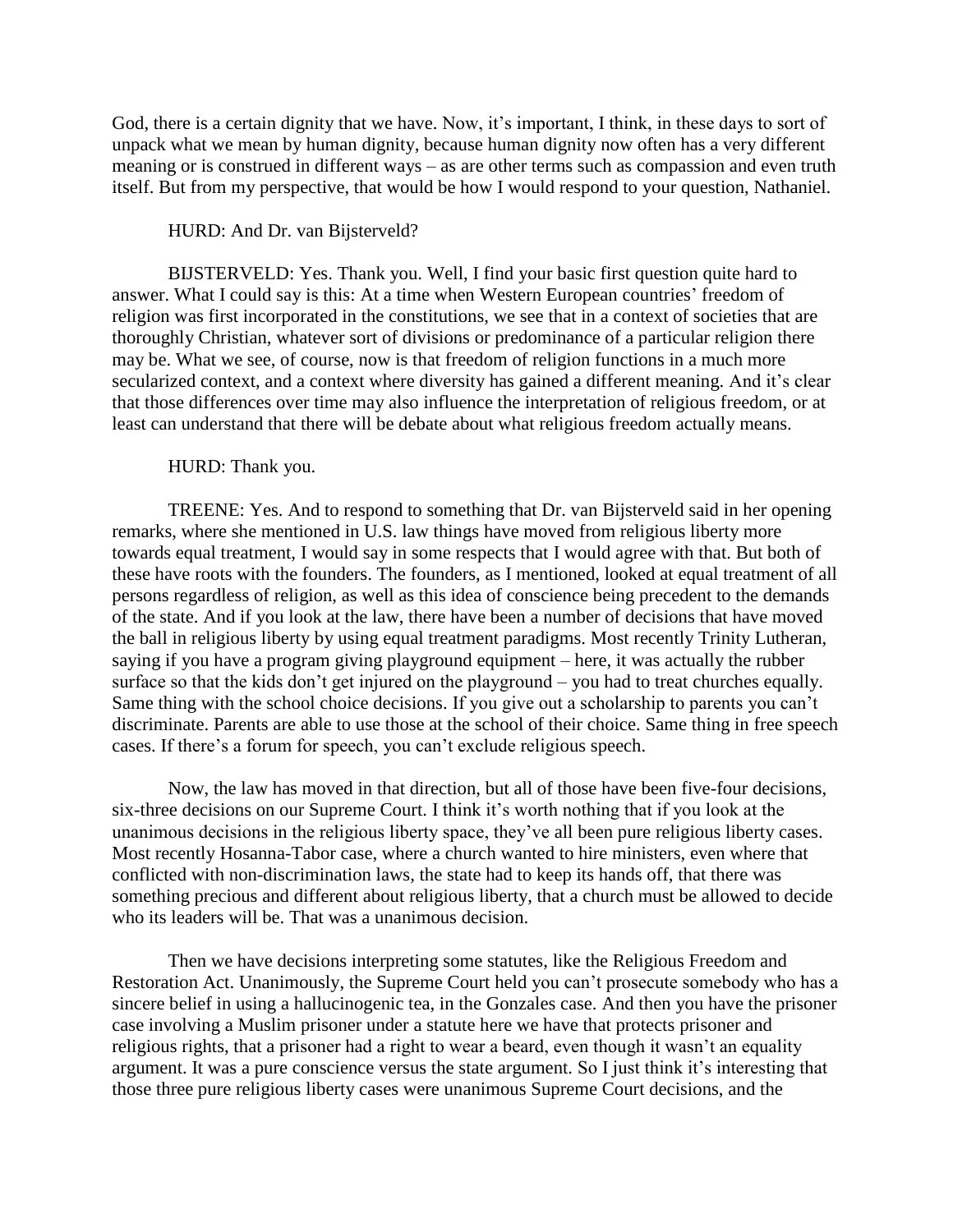equality cases – while there are more of them and they have been moving in that equality direction, were more split in the court.

HURD: There have been several references today to the subject of secularism. Father Deacon Andrew, you referred to, "A self-proclaimed neutral secular order that has limited conscience rights in the medical and legal profession in order to advance a prevailing secular orthodoxy, intolerant in genuine diversity." So just two quick questions for you, and then after you've answered –

MS. HOPE : Nathaniel, we've lost them.

 $HIPD: Ah$ 

MS. HOPE : They'll be back, but you may want to –

HURD: Let me move then onto the intersection between faith in the public square and social change movements – something of great significance here in the United States. Just an observation first. Many champions of the abolition of slavery, suffrage for women, and civil rights for African-Americans were explicitly animated by their religious faith. It is rare to encounter contemporary criticisms of faith in the public square in these specific contexts. General organs as well as legal, policy, and cultural challenges against faith in the public square most often seem to arise when people of faith are advocating for something specific with which the critic disagrees. I'm wondering if you might be able to say a few words maybe elaborating a bit on the intersection between social change movements, the role that faith played in those, and then these discussions and debates that we have more broadly about faith in the public square, and whether or not you would concur that there may be a bit of inconsistency about the criticism.

TREENE: Well, I would say that coming from the civil rights division, where we just celebrated our anniversary – we were founded in 1958. So we had our  $60<sup>th</sup>$  anniversary. We focused on our history. And we looked at Martin Luther King, who, A, was animated by faith. And I think that's what you're getting at. But also, he was imprisoned. His supporters had charges filed against them for disturbing the peace. He had a vision that conflicted with some of the mores and standards of the time and it was jarring. I'm always struck to look back when we ask this question of just how critical his faith was to his movement, and also how much resistance he got. In retrospect Bill Nye said, oh, yeah, Martin Luther King, that's the paradigm of faith in the public square. But it was tumultuous at the time. And you can't get around that.

HURD: Looking at some of the debates and discussions today about a whole range of questions, ranging from immigration, to abortion, and everything in between, again this impression that some of us have that when people of faith bring their faith to the public square in a way that, when it comes to questions of law or policy, you happen to agree with, that often seems to be welcome, whereas where there's a point of disagreement, there's a bit of a pushback. Would you say that's a fair characterization?

TREENE: Yeah. And I think the Martin Luther King example exemplifies that. I'd be curious to see what Dr. van Bijsterveld sees as the Dutch – is she still on, or is just us?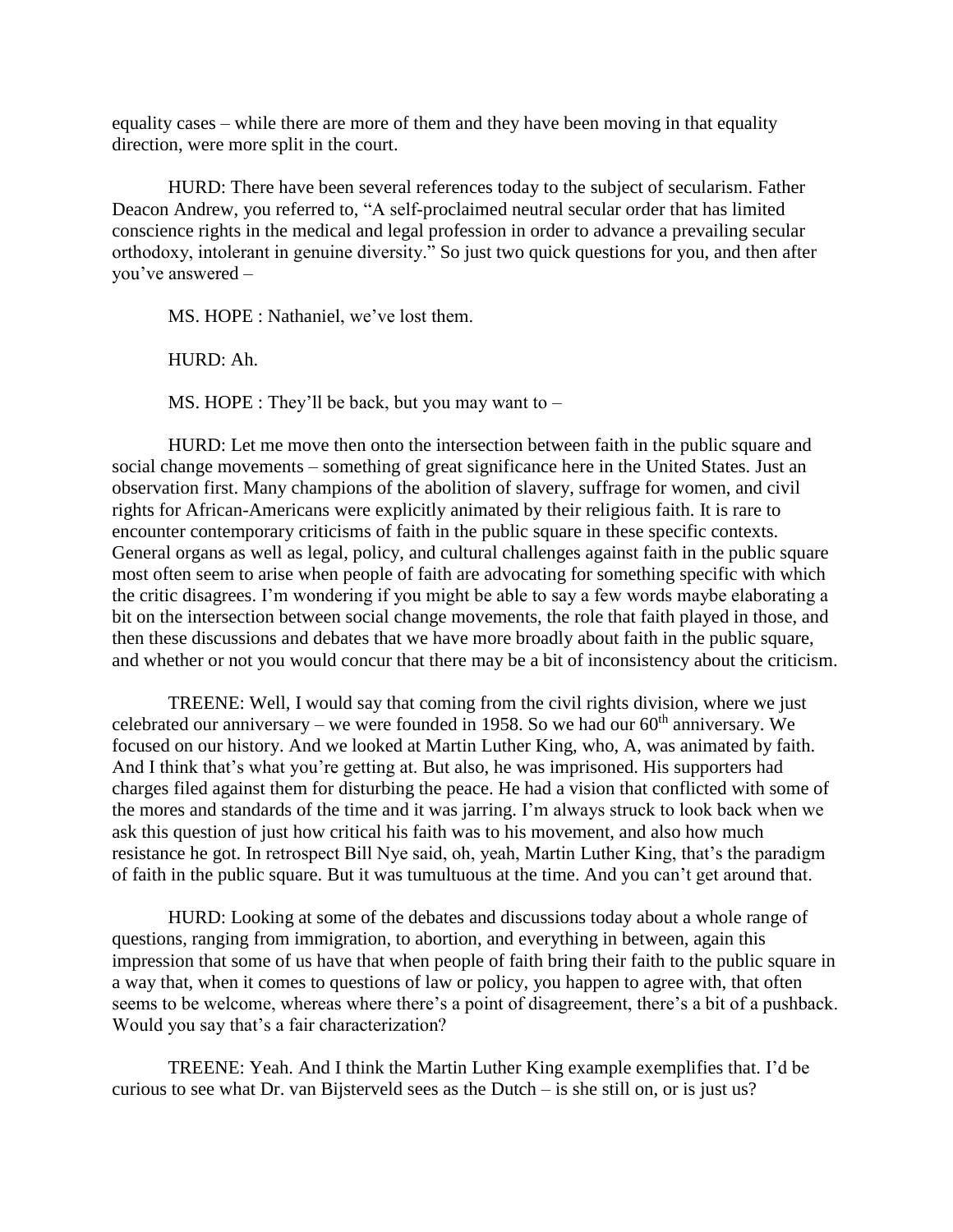HURD: It's just us.

TREENE: It's just us. (Laughter.)

MS. HOPE: We're trying to get them back.

HURD: About just over a year ago there was an article published in the online publication Public Discourse. And it was authored by a professor, Dr. Margaret McCarthy. She teaches at the John Paul II Institute for Studies on Marriage and Family here in Washington at The Catholic University of America. To sort of summarize her argument, she was certainly sympathetic to why advocates for faith in the public square, in particular advocates for the religious freedom that enables faith in the public square, were primarily emphasizing and appealing to their sincerely held beliefs. She made explicit reference to our founding documents, to law, et cetera, et cetera.

And you know, a lot of case law that relates to this very much centers on that particular phrase. But her caution was that to people that may hold a different point of view about faith more generally, or at least faith in the public square, this may be something that's hard for them to understand.

She said, "We ought to be aware of the cost we incur by appealing on such grounds. For reasons pertaining to the kind of religion that has dominated the American landscape and the narrow and reductive parameters of public reason in the liberal order, whatever we seek to defend in virtue of religious freedom (or the rights of conscience) will be invariably consigned to the realm of the private and 'personal,' which is to say, the utterly irrational. To see this, one need only consider what it would mean for science were scientists to insist on the 'freedom of their science' or to appeal to their 'sincerely held beliefs about gravity.'" "Without diminishing the importance of the fight to keep culture-forming institutions open, it would be a Pyrrhic victory if success in the legal arena came at the cost of vindicating the view that a person's religion is essentially 'nobody else's business.'" And then she goes on to conclude, "'Sincerely held beliefs' currently in question are not sincerely held beliefs at all, however much they have been privatized for their own safety. Rather, they are rational judgments about the nature of things, things that bear immediately on social and public life."

She's proposing that maybe there's a bit of a tension when one looks in sort of a legal sphere and when one looks more broadly to the public square, the debate, the discussion of ideas, culture, society, et cetera. As somebody who has been working on these things for a very long time, particularly in the legal space, would you say this is sort of a reasonable characterization of a tension? Does this tension exist? And what are the implications if there is a desire to ensure that there is, in the eyes of the law, a legal space for faith in the public square, but at the same time not sort of conceding the privatization of religion. How do you sort of square that tension, if it does exist?

TREENE: Well, I guess I would answer it in my role, which is someone at the Department of Justice. We're not concerned with what arguments are listened to, right? So it's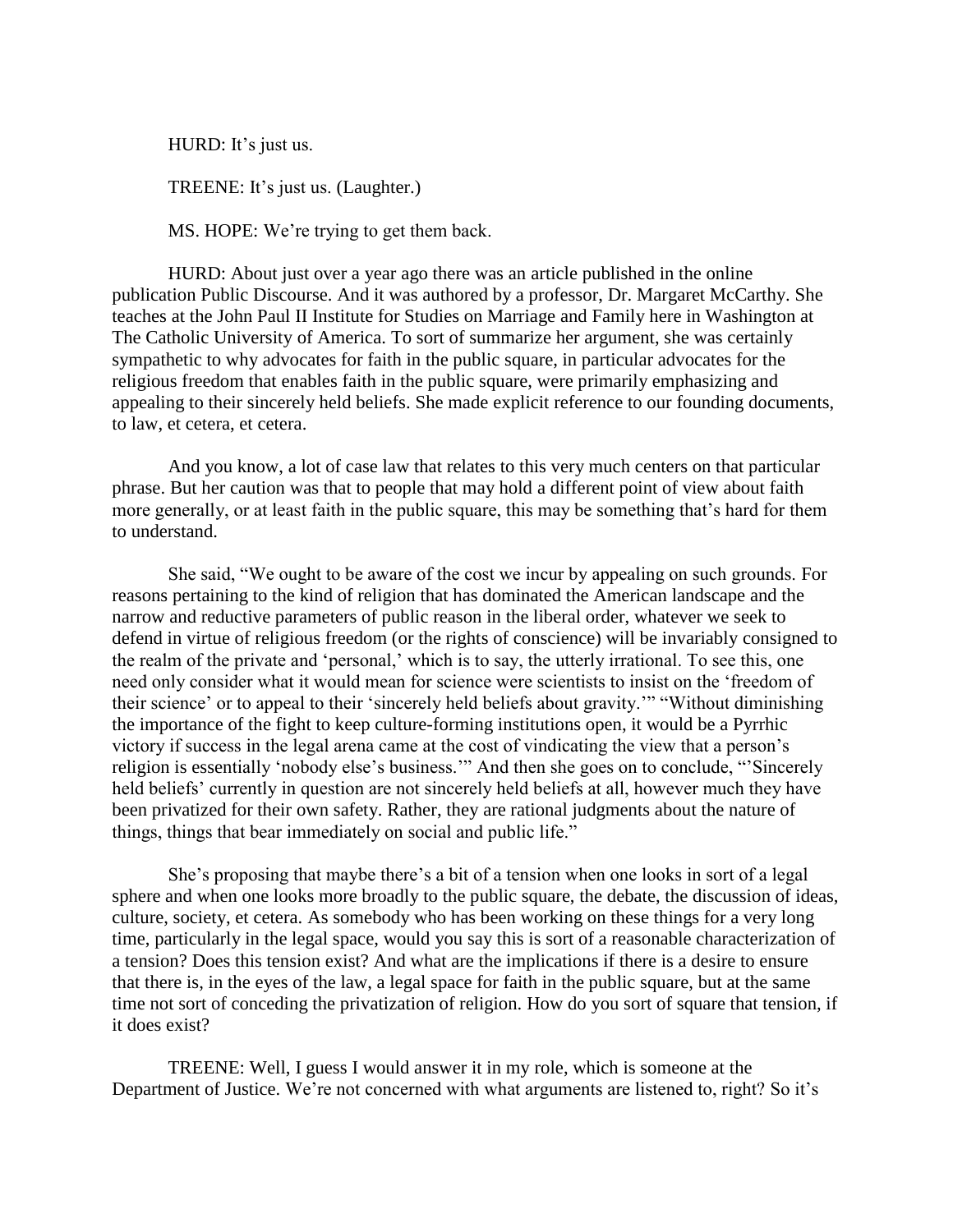for the legislators to decide what to listen to. It's for people in the public arena, writers, and all this to hear thoughts and decide what's good and what's not. But our role is to protect the fundamental rights. And we do that. We brought a case on behalf of a student in Georgia Gwinnett University who was told he could not proselytize on campus. He was confined to a narrow free speech zone. That free speech zone actually was between the dormitories and the classrooms and the rest of the facilities. This was primarily a commuter college. Basically they were saying, you can talk to 20 percent of the students, but the rest of them you've got no chance of talking to.

So we're defending their right to put forth their arguments. That's what the Constitution provides, various federal laws provide. And that's really our role. As far as which arguments are going to be listened to and so forth, I'm going to leave that for other folks.

HURD: One other question before we turn to the audience. I have a whole line of questions for our other panelists, and hopefully they'll be able to rejoin us. You sort of touch briefly on these three models of governance, if you will – theocracy, secularism, and pluralism. I appreciate the fact that you're trying to sort of stay within time, but I'm wondering if you could sort of unpack those a little bit more. And in particular, I'm wondering if you could walk us through how you understand the distinction sort of between secularism and pluralism.

TREENE: Right. And I mentioned *laïcité*, which is the French model, which is the public square should be secular. So, for example, barring girls from wearing religious clothing, the head scarfs, hijab. We at Department of Justice went to court to protect a girl's right to wear a head scarf to school. The idea that the government shouldn't be in the business of making religious choices for people, but the government on the other hand should protect people's religious choices, should make space for them, so that when you go forth into a job, into a school, you don't have to leave that facet of your character behind. You can bring it with you, without offending the idea that we're going to be a country that doesn't establish one religion, that people can bring their religions with them, participate in public life, try to convince others share their faith with others.

Now, around a water cooler, if someone says, "I don't want to hear any more about gun control," or whatever, pick your hot issue, you respect it, OK. You can step back. The same thing with religion. You shouldn't be overbearing with it. But you certainly should be able to share it with other people. That's the idea in a pluralistic model.

HURD: While we wait for our other panelists to come back, I'm presuming there are some questions from the audience. As you can see, there's a standing mic right there. If you have a question, if you could please identify yourself by name and by organization as well.

Q: The monitor's dead.

HURD: Yes, I know. (Laughter.)

Q: Good afternoon. My name is Joe Ramallo. I'm an intern for Congressman Leonard Lance over on the House side.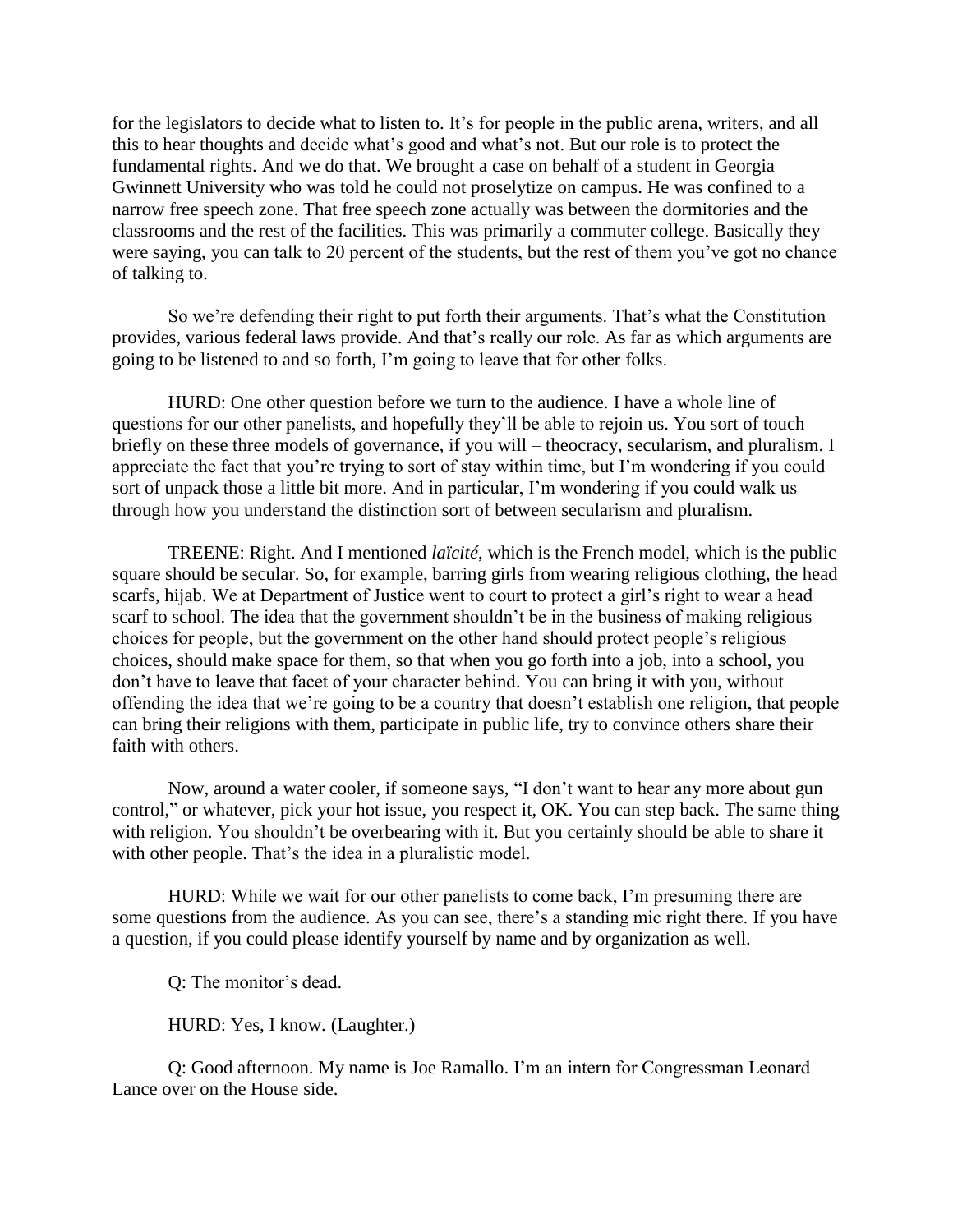And I had a question today for you, Mr. Treene. Well, thanks for being here. But Mr. Hurd had asked a question early on in regard to some assumptions that the founding fathers, the framers of the Constitution might have made when writing the Constitution. And you had touched on the idea of inalienable rights. From what my understanding of inalienable rights are, that there is an assumption that a belief in a higher power is essential for the understanding or the belief in inalienable rights. So, A, my question is, is that an assumption the founding fathers had made? Secondly, more broadly, with that assumption then does the First Amendment not protect freedom from religion?

TREENE: No, certainly not. The founders certainly based this right on natural law, the idea of a creator endowing people with inalienable rights. But then look at the Constitution. Even before we have the Bill of Rights we have the Constitution, which says there shall be no religious test for public office. Right from the get-go I think this comes down into this idea of the pluralistic model. The pluralistic model doesn't push out religion from public life. You can say, yes, the founders had a vision that religious liberty came from God. But at the same time, that religious liberty applies to everybody, believer and nonbeliever alike.

Q: Thank you.

HURD: Any other – any other questions? Well, I have one more.

TREENE: OK. (Laughter.)

HURD: I do wonder sometimes whether the friction between people of religious faith and people who may not have religious faith may sometimes partially be rooted in a real or perceived lack of advocacy on behalf of another, that is the perception on the one hand is that people of religious faith are not sort of robust enough in advocating for the freedom of belief and conscience of the people who don't have religious faith, and vice versa. I'm wondering, as you look back through American law and public policy, some of the sort of laws and statutes and sort of policies that we've seen, the public writings, et cetera, from some of our founding fathers, were they just confined and constrained to people of religious faith, or did they in fact cover people who might not have religious faith?

TREENE: Well, let me answer it this way, the Supreme Court's been pretty clear on conscientious objector decisions that our tradition of giving conscientious objection, which dates back to the Civil War and the Quakers, nonetheless applies broadly to anyone with a belief in the immorality of fighting a war that is general as opposed to specific and opposed to a particular war. But anything, as they say, that occupies the same space as traditional religious faith. So that was a broad statement. It wouldn't cover everything, right? So any sort of moral conclusion you came to that this was an unjust war. If somebody has a deep-seated belief that war was wrong, it's as comprehensive as to occupy the same space as religious faith, the Supreme Court said that will suffice.

And it's the same thing when we look at free exercise of religious. They look at what is sincerely held. Not does your belief kind of reflect one of the major religions or even one of the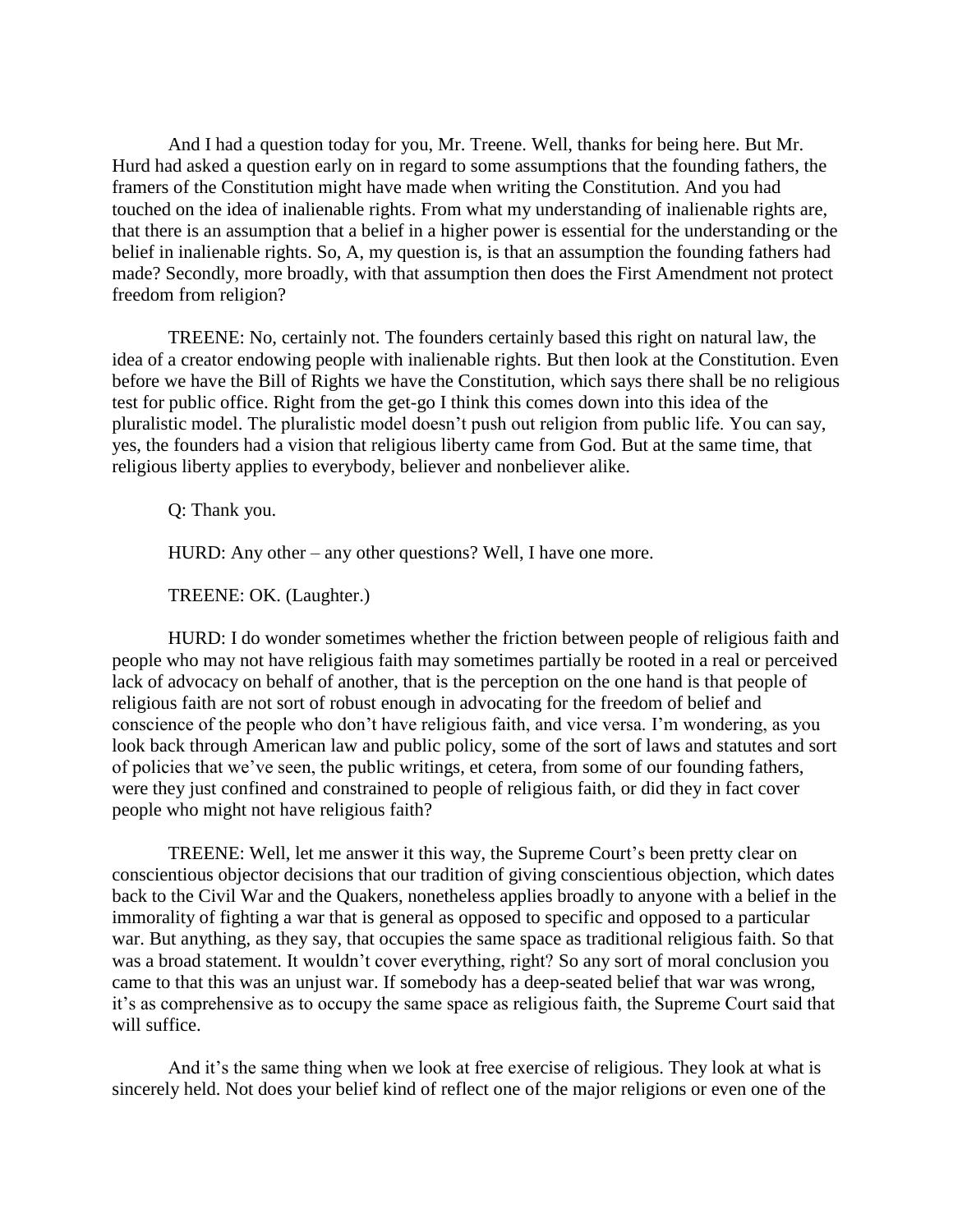minor religions. There is a famous case involving Jehovah's Witnesses, and one said she could not make tank turrets. And the employer said, wait a minute, this other Jehovah's Witness who works for me makes tank turrets. Point to me in the Jehovah's Witness documents where this violates your faith. And the Supreme Court said, no. You can be a religion of one to have that deep faith that we are going to protect. So I think that – mostly it's just a question – we'll leave it to the philosophers to answer the rest of it.

HURD: And maybe just to tease something out about it, is the understanding you just mentioned – is that large part because there has been a long-held deference to the rights of individuals and groups to understand their own faith as they see fit, as opposed to having to sort of demonstrate or prove something correct?

TREENE: Yeah. It goes back to Madison, right? Sort of conscience is king, right? It would be very strange indeed if we said we're going to define conscience according to how the government wants to define conscience. But, no, rather they give it a broad reading, looking from the standpoint of the person claiming the right of conscience.

HURD: Any other questions from the audience?

I've actually been told that we're trying to get a bit of a technical fix. So maybe if we could take maybe a five-minute break, and then we'll see if we can reconvene. Thank you.

(Break.)

HURD: Great. With our panelists in Canada and Europe rejoining us, we'll get back to some of the questions that I had intended to ask. And again, we'll open it up again.

TREENE: So I get a break now? I can, like, go get coffee and – (inaudible)? (Laughter.)

HURD: There were several references that you made to secularism.

And Father Deacon, Andrew, you referred to a quote, "Self-proclaimed neutral secular order that has limited conscience rights in the medical and legal professions in order to advance a prevailing secular orthodoxy, intolerant of genuine diversity." If this type of secularism is not neutral, what is it? A second question would be, is there such a thing as neutral secularism?

And I'm also wondering if you think that debates in the public square suffer to a certain extent from the lack of a self-awareness and openness about one's first principles? My impression from your comment about neutral secularism was that there is a perception of neutrality that doesn't actually reflect the reality.

So if you could answer those three and then, Dr. Van Bijsterveld, I'll have some questions for you.

BENNETT: Sure. Well, I have a certain knowledge, adding onto Professor Van Bijesterveld's arguments about there being a secularism, that there are various meanings of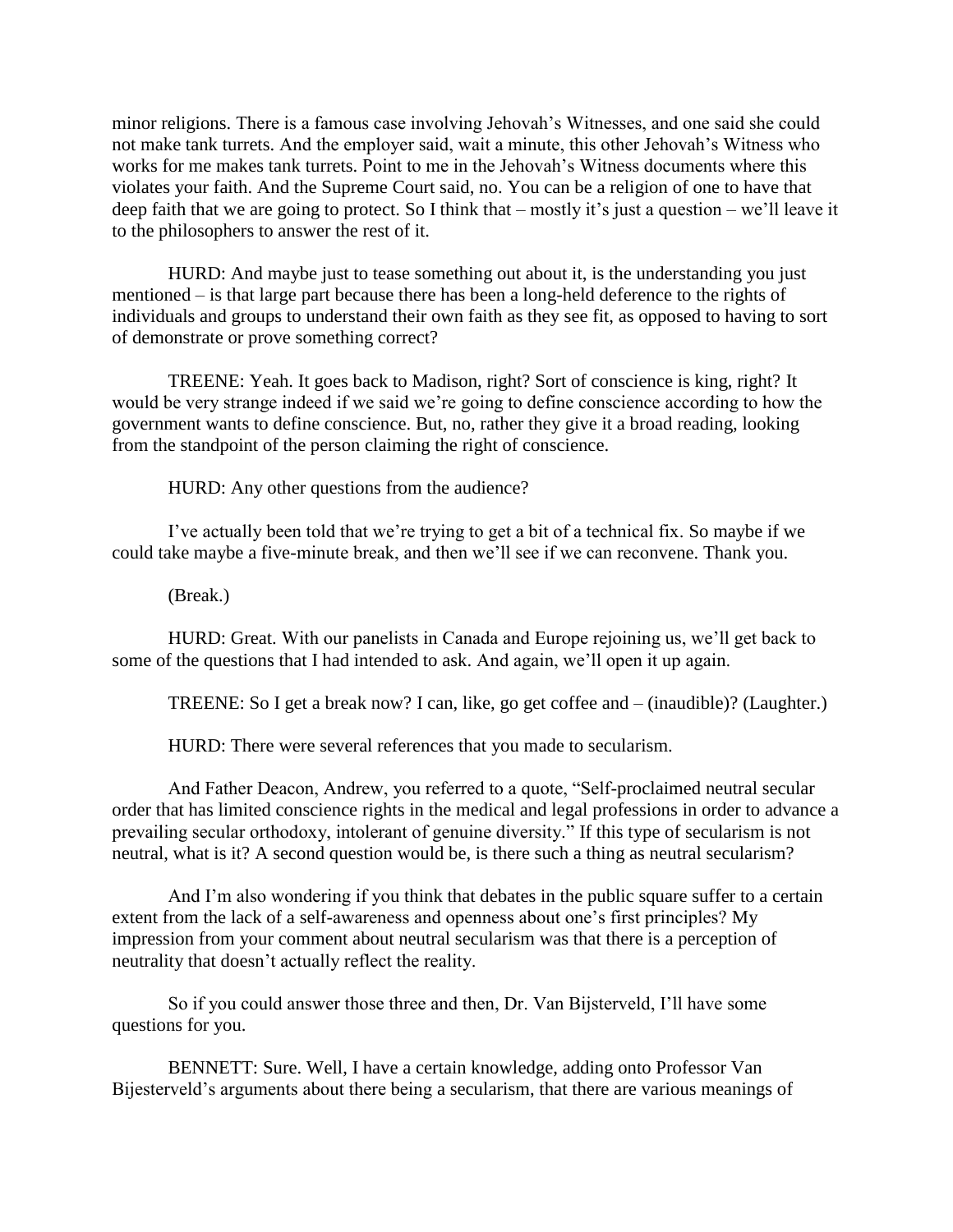secularism. Charles Taylor has really charted those quite nicely in "A Secular Age," that the understanding of secularism has evolved. Now I would say, certainly in Canada and maybe also in other Western democracies, there is a premise that secularism is neutral, that it appears at a neutral space where people of different beliefs can exist. But in fact, certainly in the Canadian case what we're seeing is not that type of what I would call open secularism, but rather a secular position that itself is a value proposition and it has a particular faith, it has particular practices.

I would say, in Canada certainly, the types of secularism we're seeing in our institutions is a type of secularism that tolerates diversity, but it's a prescribed diversity. As long as you're the sort of diversity that we like and fits with our definition of a diverse society, then you're fine. However, if you hold beliefs or views that contravene or are different from that identified diversity, then you are going to be on the outs within society. I think there's the possibility for the state to be neutral.

I'm glad that in Canada we have a secular state. I wouldn't want a particular religious community being bound together with the state. That secular model is very good, but it needs to be, in Charles Taylor's way of expressing it, an open secularism where the state ensures that people of different religious beliefs, different belief systems generally, are able to flourish within the body politic. A closed secularism is where the state would dictate that there could be no public displays of religion.

I think in Canada right now, a lot of communities, but I would say in particularly in my own Christian community, certainly Catholics and also Protestants of different traditions, I would say in many ways have accepted implicitly the privatization of public faith, that there has been a willingness to back away from the public square in order to embrace this desire for tolerance, a desire to have a neutrality. In fact in backing away of the public square and into the comfortable pew, let's say, where religious practice is simply something for the place of worship or for the home, that public square then is a vacuum, it's vacated by people of religious belief and there's a vacuum created, which will be filled. When you have that vacant space, it means that public debate is not being enriched by those particular religious traditions.

I think a genuine pluralism is a very deep pluralism where you have people of many different beliefs, many different philosophical perspectives who are able to meet in the public square and engage with one another. I think that's what we should be striving for and that, I think, is at the heart of religious freedom in democracies.

# HURD: Thank you.

Dr. Van Bijsterveld, you spoke of at least two terms, programmatic secularism and procedural secularism, defining programmatic secularism as one that stands for fending off manifestations of religion in the public square and procedural secularism that is, as you put it, fundamentally open to manifestations of religion in the public square, the state itself being the secular. Are programmatic and procedural secularisms limited to law, policy and regulation or they extend into other spheres, like culture?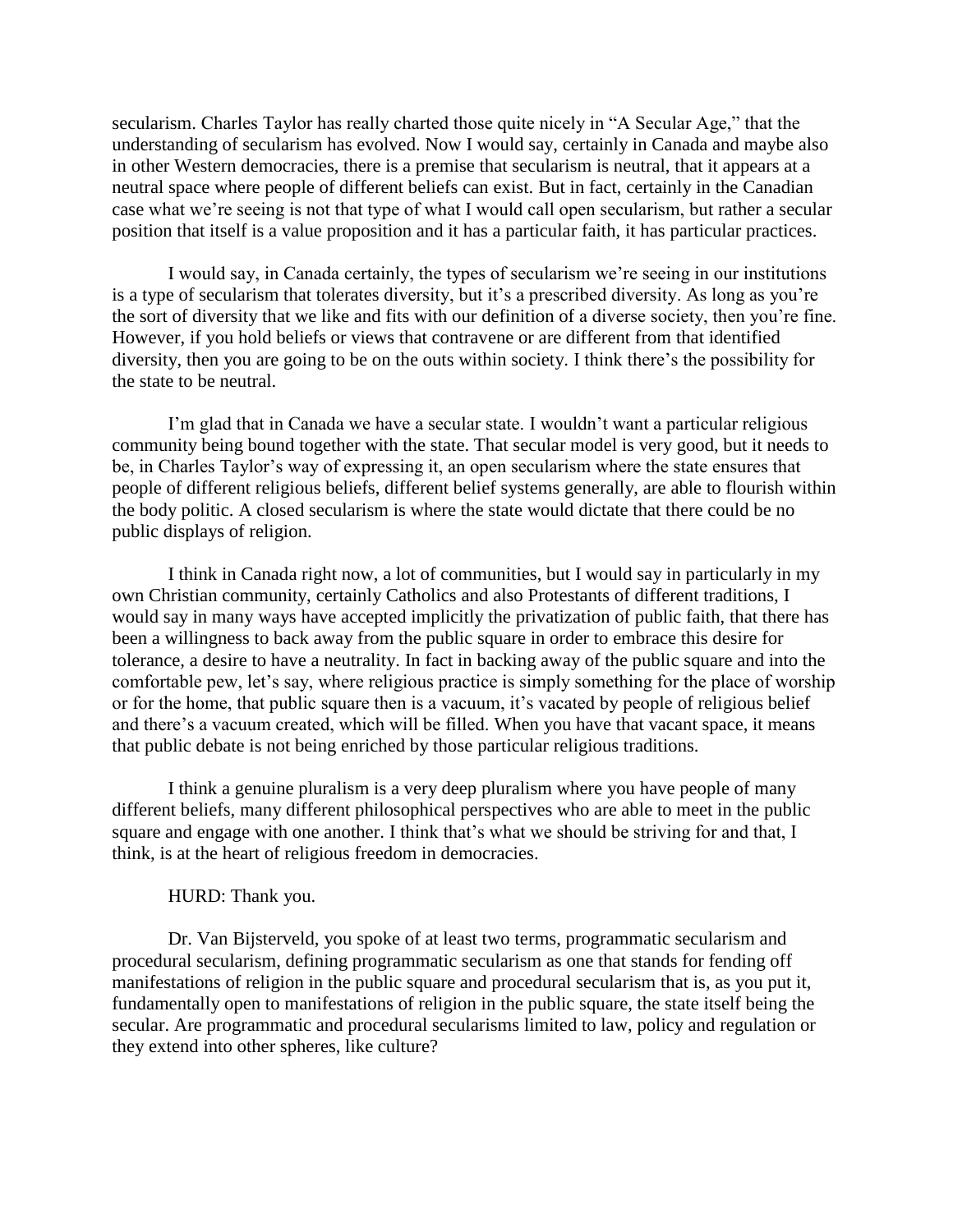VAN BIJSTERVELD: Well, yes. First of all, I think it's very helpful, and the distinction is not my own, I derived it from the former archbishop of Canterbury. He says this procedural secularism, in which he defines a state as a community of communities where various voices may ring, is where the state itself has an ideal where fills to public domains. What you would see is that in Western European countries, the French *laïcité*, the French system of church-state, in my view, comes very close to that programmatic secularism. Whereas other countries, for instance my own country, but also other European countries, are much more, in the sense, procedural secularism.

He also talked about the word "neutrality" of the state and finds the word "neutrality" very complicated and also very confusing and fuzzy because neutrality of the state does not mean you're value neutral, states are not value neutral, states in its policies is continuously involved with all sorts of values. It's not value neutral.

But what could it mean? In my view, it would mean that the state does not identify with one particular faith tradition. That seems to say it's neutral, it doesn't identify with one particular faith tradition. It can also mean that the state has a fundamental openness for all religions.

I'm not so much in favor of using the words because it can mean so many things, "neutrality." If you use it, you should be very clear in how you use it. In my sense, it certainly would mean that the state does not identify with one particular tradition. Don't let us think that the state is value neutral, because the state isn't.

HURD: Mr. Treene, it's very striking in looking at the establishment clause, that is that the state will not establish a religion or favor any particular religion, that it seems to stand somewhat in contrast with what we saw from some of the earliest European settlers to the United States. I'm wondering, as someone who's a bit of a historian when it comes to religious freedom and our founding documents, the Founders, of course, were bearing in mind the European experience where there was a very strong intermingling of sort of temporal power and faith and religion in a very sort of explicit and official way. Then, of course, they also were bearing in mind the early American experience as well. Can you to the extent that we sort of have a sense of reflections on our own history here and that sort of early pre-United States period, was that something that they very much were thinking about?

TREENE: Sure. The presumption in Europe was that this is the 1600s, 1700s and earlier was that, a godly king would make sure that people within their kingdom followed the faith. That was not seen as controversial. As I said, it was sort of a milder theocracy that you saw in England where people were tolerated, but be taxed for support of the Anglican Church, you could not work on the Sabbath and heresy was punishable.

When they passed the Virginia Statute on Religious Freedom, though, that swept all that away and it was sort of a two-part thing. It was the defeat of a bill that would have supported clergy in the state of Virginia, there would only be a few chosen sects that would have been supported, so it essentially established the Anglican Church as the main church and then a few others as well. And they struck down that law.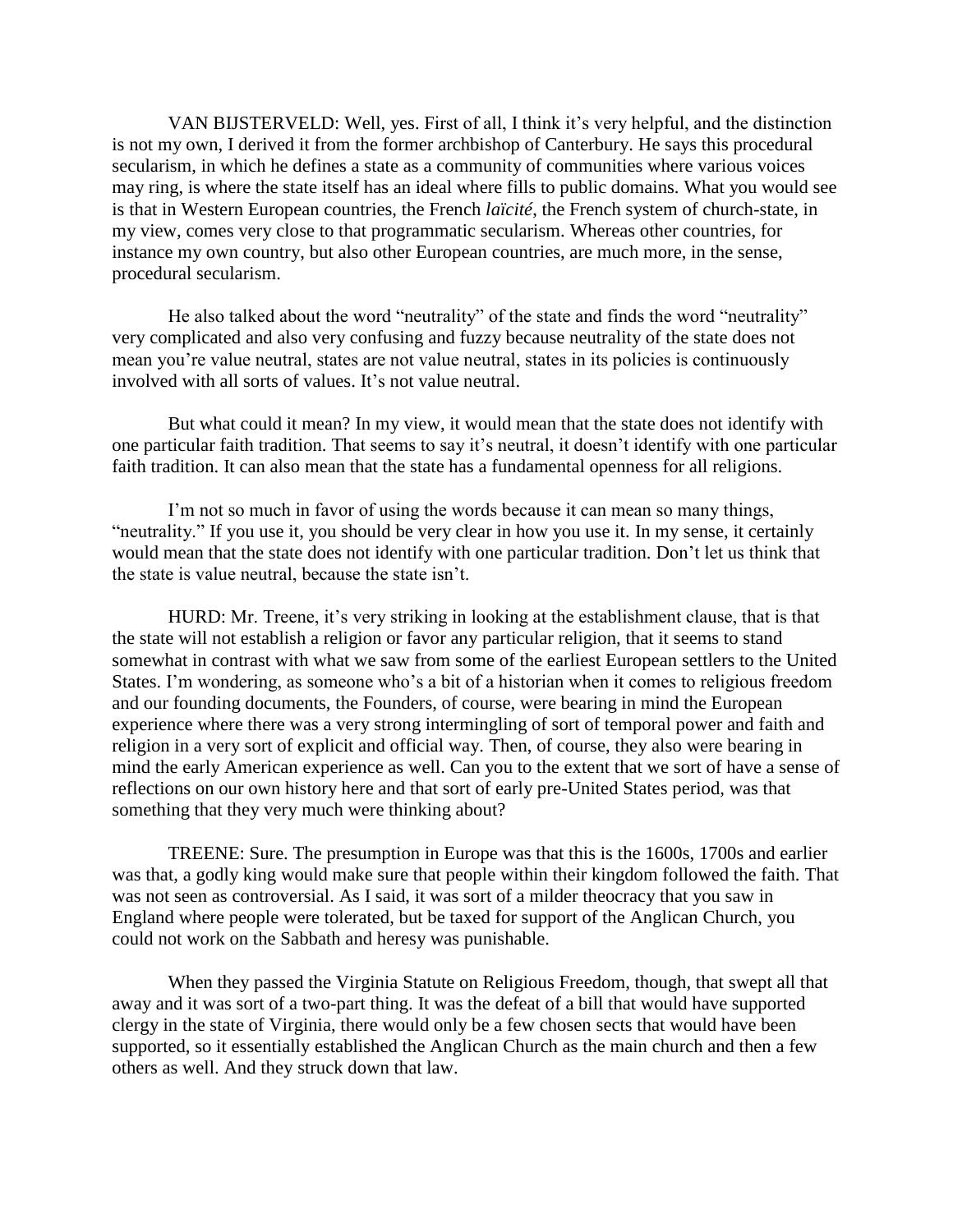Then the statute banned any heresy laws, laws barring people who were atheists from serving as executors of wills and a whole range of laws that were swept away to preserve that fundamental – again, that duality of we're not going to establish religion, but at the same time we're going to let people exercise their religion as their conscience leads them and we will not tolerate any civil burdens or punishments.

HURD: The next basket of questions has to do with the subjects of friendship and civic engagement.

Dr. Van Bijsterveld had said that, "for both public authorities and religious communities, it is important to get to know each other, if they do not already." One could argue that this could actually be extended to sort of the full range of persons and relationships in a society.

There's a very interesting and compelling book written by a political scientist – he's now at Brown, he was at Michigan when he wrote it – named Ashutosh Varshney. It's called "Ethnic Conflict and Civic Life: Hindus and Muslims in India." He and his team looked at this massive dataset, focusing on violence between Hindus and Muslims in the Indian context. A lot of the research that had been done to that point had focused on where violence had happened and why it had happened. He was more interested in why it didn't happen in particular places. You might have the same rumor, the same spark that had sort of prompted violence in another place, and yet in this other location, we didn't see it. So the question was, why?

His thesis basically is that in these areas where the violence didn't happen, there was very strong civic life. And what he meant by that very specifically was you had Hindus and Muslims who came together for cricket clubs or for book clubs or they had gotten tired of the local sanitation not working and had decided it was time to come together and do something about it. So they got to know each other in a way where they weren't just sitting around and sort of having what we might traditionally think of as interreligious dialogue. These were people who just kind of got to know each other and said as human persons they had a common interest, maybe a common objective. Because they got to know each other in an organizational context, when there was conflict they were able to organize each other, they were able to organize very, very quickly.

So, Father Deacon and Dr. Van Bijsterveld, with that in mind, what is the role of friendship and working together on common interests or working together on a common good specifically between people of religious faith and people of no religious faith to sort of engage in the enterprise, as Father Deacon put it, building our common life so that our fellow human beings may flourish?

VAN BIJSTERVELD: Are you asking me?

HURD: I'm asking both of you.

VAN BIJSTERVELD: OK. Well, thank you. Well, I think it is very important indeed. Of course, friendship is maybe a lot to ask, but at least it's important that people need each other and that they engage in professional relationships or other civic relationships concerning civic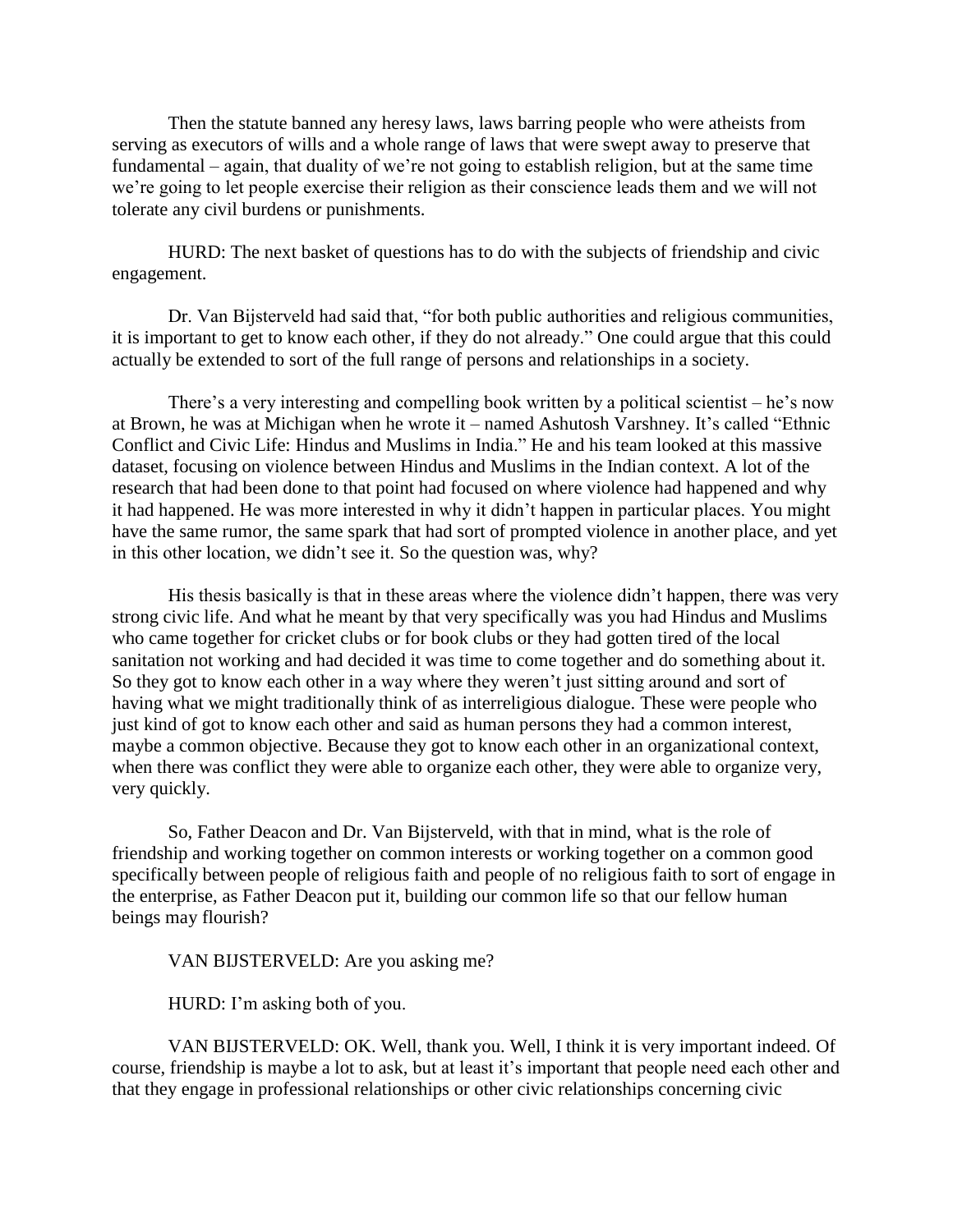activities. Because if you don't know each other, it's very difficult to form a good understanding of the other. So, yes, I think it is very important.

I think it is also especially important also in the law. If you look at the history of churchstate relationships in the Netherlands, for example, we often think that they have evolved because the lawyers got better understanding of the law and of religious freedom, and it was implemented in a better way. Of course, that is true to a large extent. In retrospect, we could also see these developments of more relaxation of church-state relationships in the function of a societal element where different new religious organizations got to know each other and got to know the state and the other way around. I think that is very important now where in Western Europe we have a large presence of Islam, but Islam is still very much unknown to us, and so are the different groups. So my answer is yes.

# HURD: Father Deacon?

BENNETT: I would say I think there is, in the case of Canada, and certainly I would hazard to guess it would be the same for the United States, we are a country that has, for most of our history, been very diverse. You can walk down any street in this country and you just see that diversity is a demographic reality. This is a very diverse country. Friendship between people of different faiths and different beliefs is essential for that flourishing that I mentioned, for that flourishing to build a common life together.

Now, if the official narrative or the narrative that is coming out of our institutions is that somehow, implicitly, religion can be a source of potential conflict and so, therefore, we can't have public expressions of religion because that emphasizes maybe too much difference and, therefore, we're not going to be able to build some sort of perceived or false neutral society – if that's the case, then it's going to be very hard for us to encounter one another and to share our different faiths.

I think this is particularly true in the university, in the workplace, in the factory, wherever it might be. So often we are told or we are conditioned socially to leave our religious faith at home. We have a little box on our table as we exit the house and we open the box each morning, we drop our religious faith in there only to pick it up when we come back home in the evening. When we're in the public space, when we're at the university, when we're in our office, God forbid we talk about our religious beliefs because it might offend someone or it might lead to some sort of conflict. I think that is a very unfortunate and very misguided approach.

Rather, we should be allowed to be our entire selves. Certainly, this is a narrative that is dominant on a whole range of different identities, whether we're talking – (inaudible) – certainly of a strength about allowing people to be themselves. That's the same for the religious self. We have to be able to live our lives, our religious lives, publicly.

Historically throughout human history, our religious lives have been lived publicly and that needs to be encouraged. Because when we encounter one another and we encounter one another not in some sort of relativistic, mushy middle where there's some sort of false consensus, when we encounter one another and we can say "I profoundly disagree with your religious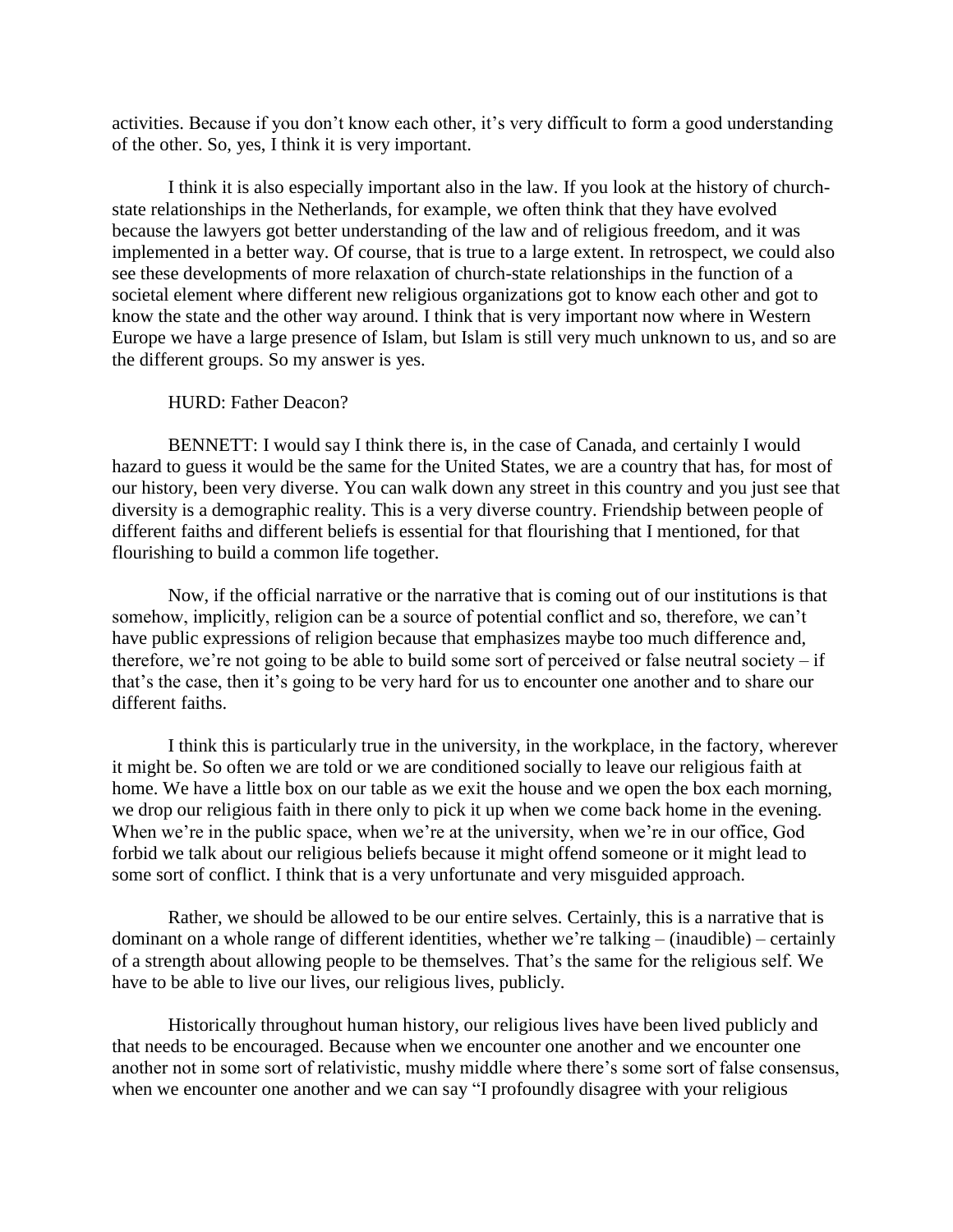beliefs or I profoundly disagree with your moral perspective, but I still recognize in you my neighbor and I still recognize in you that you have a dignity as a human being and I am called to be in a relationship with you so that we can build a society together." That needs to be the narrative, rather than pushing religious belief into the dark places, because that is not healthy.

TREENE: Yeah, just to respond to that, I agree, there's a temptation to think that the more we allow for religious expression and religious liberty, we're going to end up with more religious conflict as people knock against each other in the public square. Actually, the data suggests otherwise.

Tim Shah at Georgetown University, a sociologist, has done a lot of work on this. If you plot out the levels of religious conflict in a country and you also looked at the level of religious liberty, what you actually find is, in general, there are a few outliers – but the more freedom you have, the less social conflict you have between religious groups. It's those countries that try to tamp down on religious freedom that end up having the greatest interreligious conflict.

HURD: I know that one of the legal questions that has come up in the last decade, 15 plus years in particular, has been this question of federal grants going to faith-based entities, particularly faith-based organizations. And the charge has been that this is a violation of the establishment clause, that the government is essentially weighing in.

Is it that? Or is it ensuring that faith-based entities are able to compete for grants just as any other entity, whether secular or not?

TREENE: Well, to go back to something that Dr. Van Bijsterveld said at the beginning, we said tension between religious equality arguments and religious autonomy, this one involves both: the idea that a religious group shouldn't have to compromise its beliefs and, say, set up a secular parallel organization to carry out social works, that it can integrate those. That's the autonomy.

But also, the equality argument is, if they're offering a secular service—a homeless shelter, a jobs program—shouldn't the religious organization be equal in coming forward with a plan that they think is effective? And can't the government, if it's a secular program, fund it, even if it's run by a religious group? That's something that the Bush administration, the Obama administration, the Trump administration have all embraced. This initiative has continued through all three of those administrations.

And I'd be very curious to see how that's handled in Canada and in the Netherlands. My take is that, generally, other countries aren't as cautious about government funding in those situations.

HURD: Yeah. If the two of you would like to respond to that, that would be great.

BENNETT: Well, certainly in the Canadian case, separation of church and state is not a constitutional principle in Canada. We don't have the non-establishment clause or the freeexercise clause. Certainly, freedom of religion or conscience in the Charter of Rights and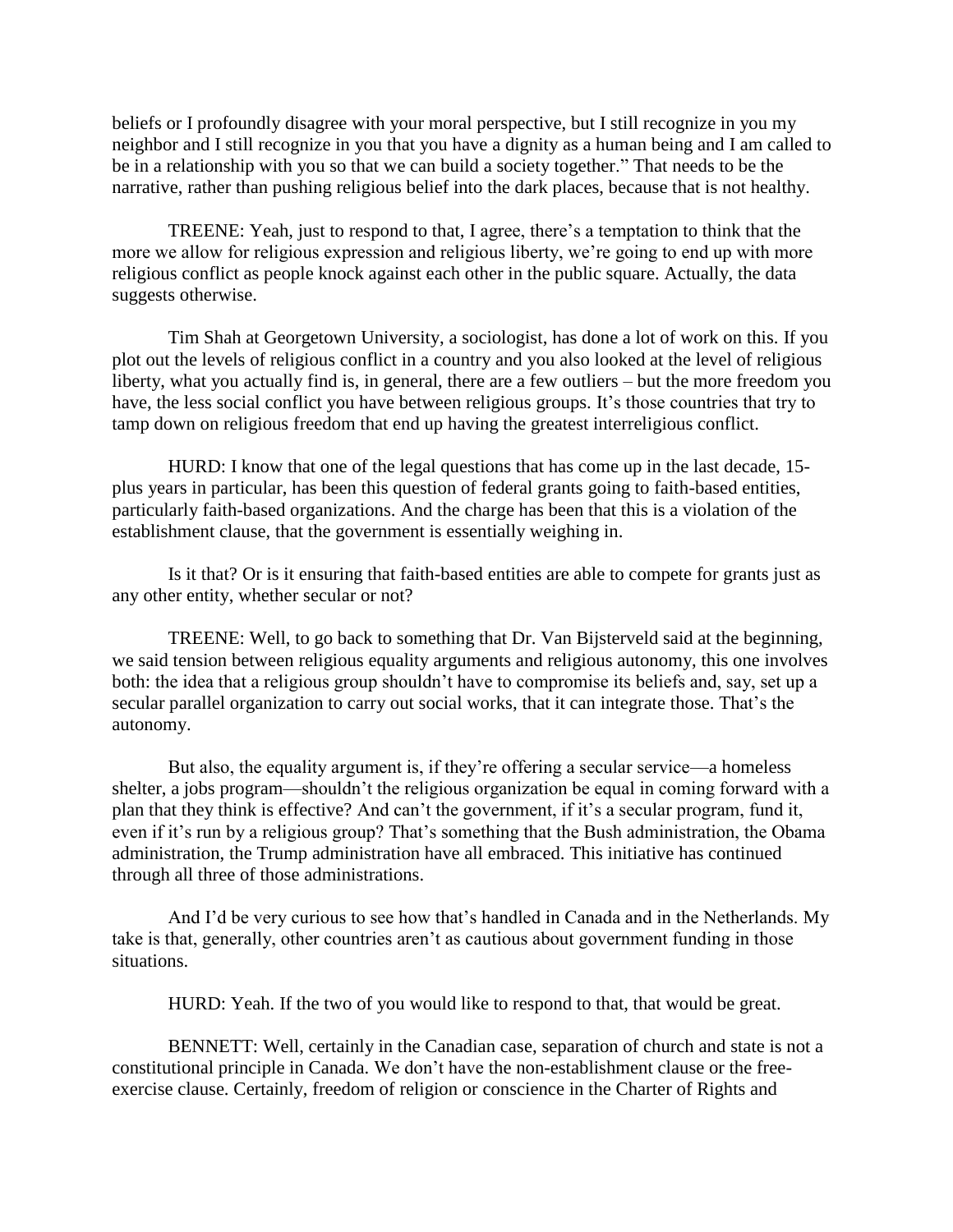Freedoms would be sort of rough equivalency of the free-exercise clause. But in Canada you will have provincial governments, municipal governments, the federal government providing support to a variety of faith-based institutions. Certainly in the province of Ontario, taxpayer dollars are used to support a very wide and large network of publicly funded Catholic schools in the province. That's been there for a considerable period of time.

I would say that there's a fairly well-established series of programs for federal funding and provincial funding where faith-based groups can obtain funding to support, in many cases, explicitly faith-based activities. We certainly have, as in the United States, a wide array of public holidays that are oriented to the Christian calendar. People are being paid to not be at work those days. That's another example that I think often gets overlooked in the United States.

HURD: And Dr. Van Bijsterveld, any reflections on the European context?

VAN BIJSTERVELD: Yes. If I may take that situation as an example, it's a fairly highly developed social welfare state where the state, of course, plays a very strong role in the redistribution of finances for public goals. The basic rule is that if the state gives subsidies for carrying out the activities that it wants to promote, then faith-based organizations should not be excluded on the basis of their faith, only when it compounds very specific differences, functional differences, then a difference may be made. But not on the basis of faith.

Maybe for an American audience, it's also interesting to say that our whole organization of our educational system shows this basic understanding very much. We have a dual system where state education and public education exists next to private education and private education is practically 100 percent also conventional education. The states raise funds for public education, public schools, but also for those private conventional schools. Of course, those private conventional schools are subject to most regulations that the state schools are subject to as well, of course with the exception of respectful religious identity.

Now what we've seen with the retreat of the social welfare state somewhat in the financial domain, they have these cooperation arrangements also exist. We even see new forms of cooperation between states and the church exist also on a financial level.

BENNETT: I think just to add to that, in the immediate case, we have seen increasing tensions around the role that particularly provincial funding for Catholic education and especially there have been some fault lines that have been drawn over the last little while.

Also, with private schools that receive virtually no state funding, there was a very famous case that went up to the supreme court of Canada involving an independent Catholic high school, Jesuit high school, in Montreal, Loyal High School. The provincial government in Quebec brought in a new curriculum on teaching basically values and ethics that was very – again, to use the word – neutral in that you could not approach it from a particular faith perspective. This curriculum was imposed on all schools across the province. Loyola said "we will not teach this according to the model that you've put forward, we will teach it from a Catholic perspective, we're not going to teach that all faiths are equal, we believe that there is a preeminence for Catholicism because that's what we confess." The province took them to court. In the end, the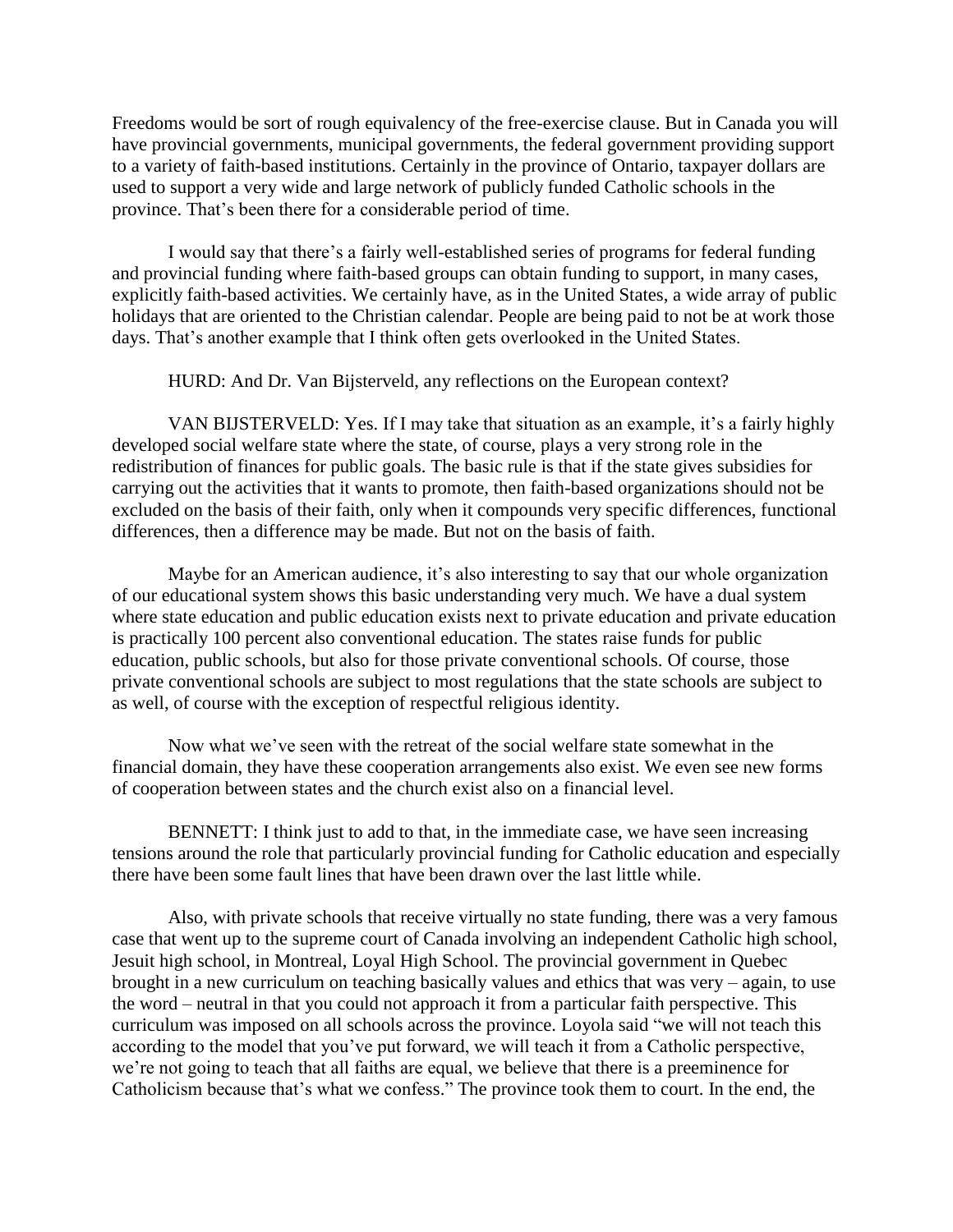supreme court of Canada found in favor of Loyola High School and said that as an independent Catholic school they had a right to teach their students about their particular Catholic faith, regardless of what the province had to say about it.

There are, even in a very strong social welfare state like Canada or the Netherlands, there are some fault lines emerging, and certainly here in Canada.

HURD: Just on the subject of federal funding, we have a bit of a different legal regime in the United States. There is, both for funding purposes, for development, and also for activities in the United States, there is an explicit prohibition on the use of those for religious purposes, correct?

TREENE: We don't want to get into all the legal niceties, but there's a difference we have between direct aid, which is the government giving money to an organization directly, choosing a provider, like saying you have a good homeless shelter, I'm going to fund you. If that's the case, it has to be a purely secular program.

If, however, it's an indirect aid, like we say we're going to give people job training scholarships or a piece of paper that lets them get job training and they want to take that to any job training that they choose. Salvation Army has a program that integrates ministry and drug treatment and job training and so forth, that's fine as long as it's the person's choice to take that and indirectly give it to a religious purpose. That's getting into the niceties of American law.

HURD: We have a question from the audience.

Q: I was just wondering, all three of you have spoken about the importance of, one way or the other of whether we like neutrality or not, the government not taking sides in religious controversies, you know, not writing prayers for schools and so on. I'm just looking in this pamphlet of the 68 countries listed among the OSCE participating states and their partners. I don't know about a lot of them, but I have in my head at least 26 of them don't at all fit that model. So I was just wondering – and even if you go back as recently as, say, when President Reagan was saying that *Engel v. Vitale* was wrongly decided and that there should be still prayers allowed in American public schools. Most of our own history in this country doesn't seem to reflect that, a lot of these other countries don't.

I was just wondering, for the three of you, from the point of view of international religious freedom as promoted by the Helsinki Accords, how important, even if you think that it's better to have a government that doesn't take sides in these discussions, how important do you think it is for the human right of religious freedom that the government not takes sides in religious questions? Or is it licit for a government to hold one particular religious tradition or set of traditions in a public place of honor and give it place over others?

HURD: And if you could – your name and affiliation?

Q: Sorry. Dan Burns, Catholic University of America.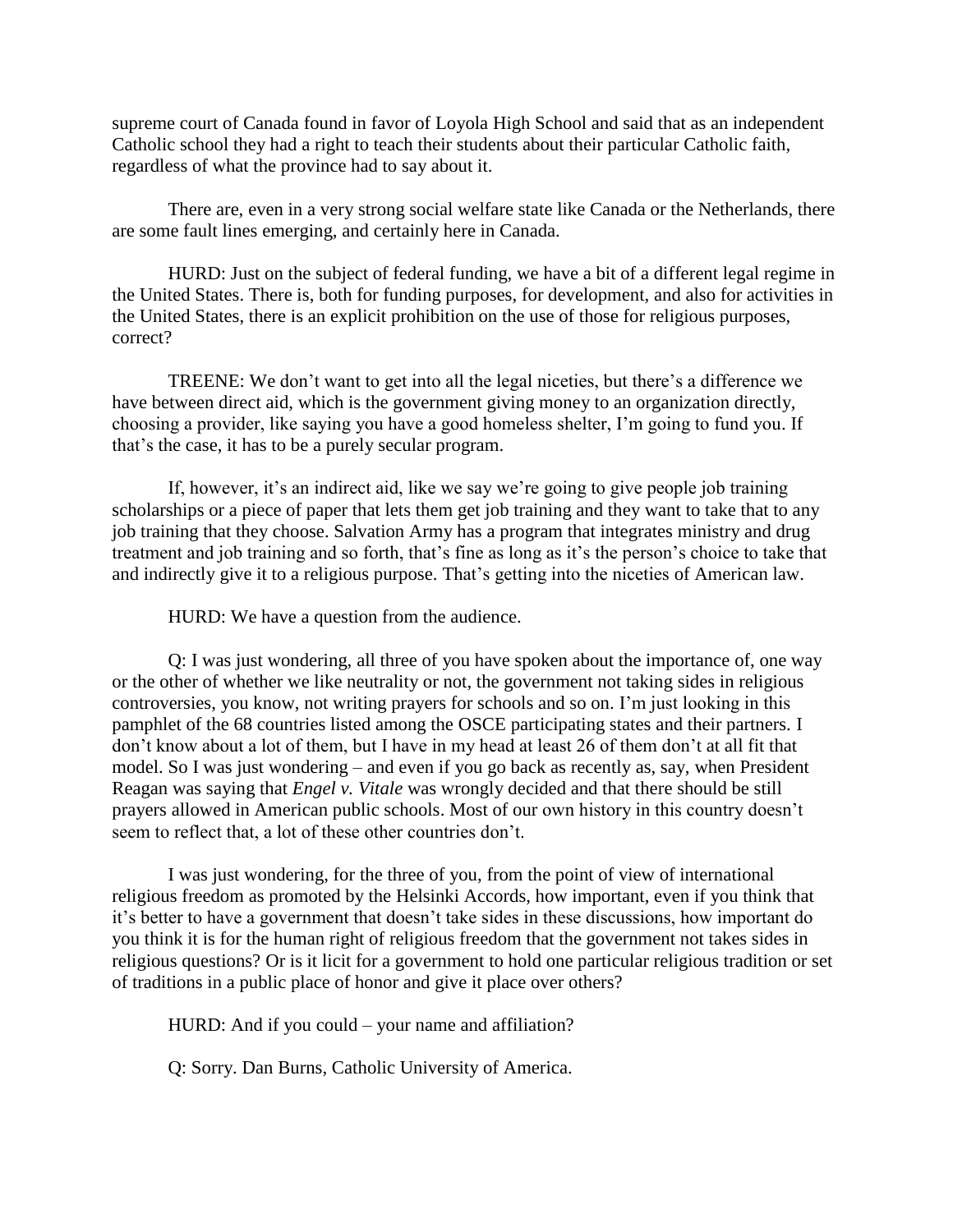BENNETT: Sure. That's a very good question. As was raised earlier on, there are various types of state systems in relation between religion and the state.

I think, certainly as a Canadian, we come out of the British tradition very strongly. In the United Kingdom right now, there are two established churches, there's the Church of England and the Church of Scotland. They're both established, and so there's a precedence for them, particularly the Church of England, with bishops sitting as spiritual peers and as lords. There's a particular preeminence for Church of England schools and so forth.

The United Kingdom over its history has been able to fairly successfully evolve into a state where you have an established church, yet there is a very strong pluralism and respect for religious difference. I think that model is acceptable as long as there is that respect for pluralism and the state is, while being tied to a particular church or a particular faith, it does respect the rights of all of its citizens to live out their faith freely, both privately in terms of worship and their practices at home, but also publicly, to act on that faith in the public square.

When you look at it sort of through history, very often, certainly in the case of the church, when the church and the state have been fused, it's usually in the end not been that good for the church, but the state certainly hasn't suffered. I would argue, from my own perspective, from the perspective of the Canadian experience, that it's good not to have a particular established religion, but rather that the state should be very broad in its understanding of religious freedom and should be very respectful to those citizens who do want to have religion playing a central role in their lives, again, publicly and privately.

There needs to be greater breadth than there is currently for a state such as Canada. There needs to be a much broader understanding of religious freedom rather than a narrowing as we're seeing.

TREENE: Yeah, I would say in the U.S. context, the Founders in this respect, like in so many other respects, were both idealistic and pragmatic. The idealistic vision is conscience, protection of conscience, and they decided, looking back at history, established churches tended to infringe conscience. I don't think it's the establishment clause itself is a fundamental principle the way that conscience is, but it's seen by the Founders as that which will lead to the protection of conscience the same way many of our liberties are, how they designed the United States, the government, and divided the powers. There's nothing in principle about division of three branches of government that leads to liberty, but the ultimate goal was the preservation of liberty and true democracy.

#### HURD: Dr. Van Bijsterveld?

VAN BIJSTERVELD: Yes. In Europe, of course, our situation is quite different from the United States. In many countries, there are stratified systems of a church-state relationship. And the ultimate example is, of course, a country where there is an established church. We have various countries like that in Europe. England has been mentioned as an example, but also Denmark or Greece. Among them, those countries are quite different. For instance, in England the state and church are really two different entities – the state and the Anglican Church – but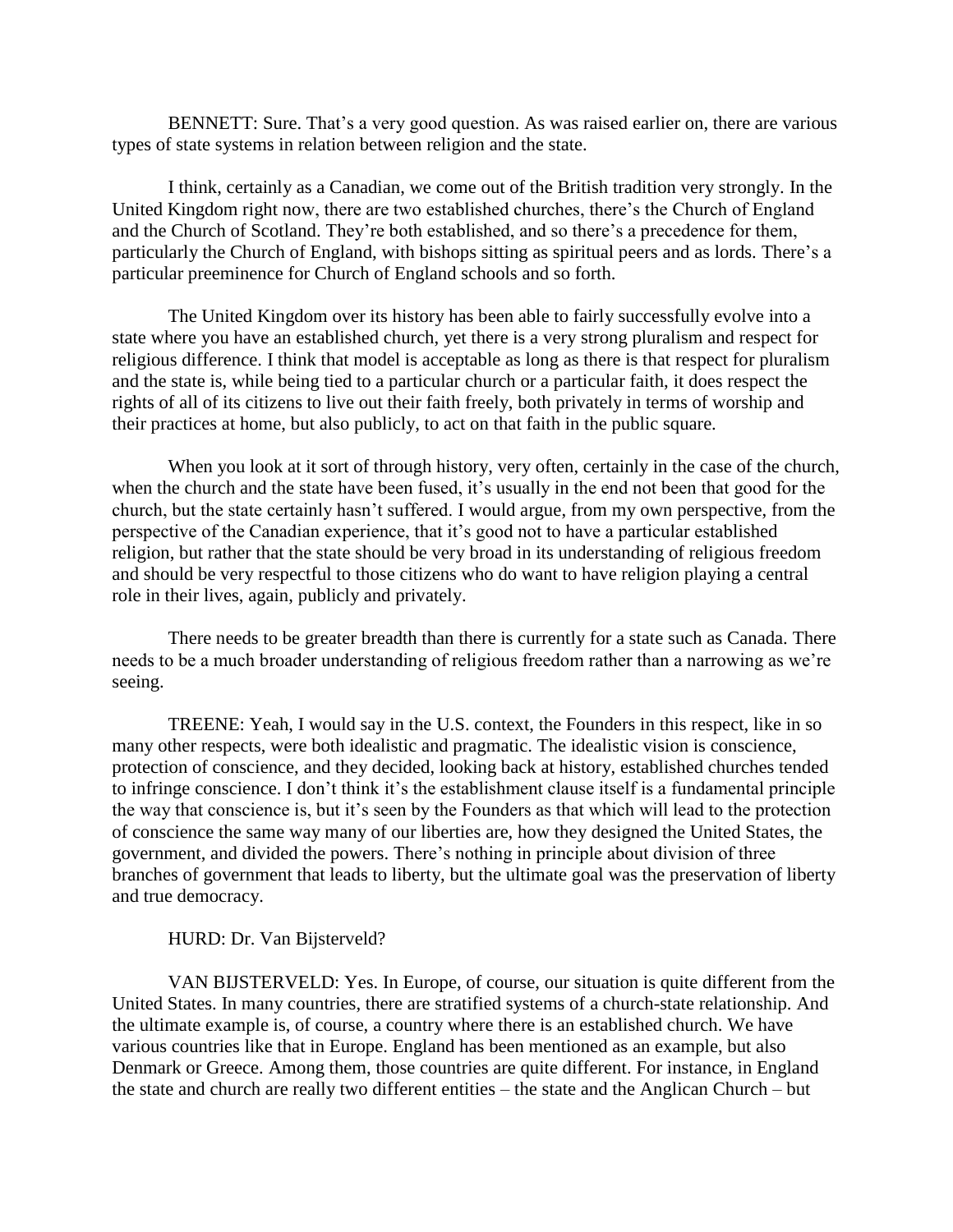there are a number of connections between them, institutionalized connections. In Denmark, for instance, it's very difficult to distinguish the established church from the state as an organization. In Greece, it's different altogether.

Apart from those state churches, there are also stratified systems in which the states cooperate with particular churches or give some churches a more elevated status. Usually, that is a system that is open for all churches who fit the particular requirements.

I agree also with Andrew when it says that the issue is not so much if there is a stratified system or whether there is an established church. The basic issue is, given the system, is there real religious freedom and also equality regardless of religion?

HURD: Thank you. We'll have one last call for questions from the audience and then we'll wrap after that.

Q: Hi. I have a question for Mr. Bennett, although, as far as I understand, he's looking at my back. So that's really rude of me, I'm really sorry. (Laughs.)

My name is Ann Sineva. I am working on government affairs and public policy here in D.C. with the Church of Scientology National Affairs Office.

It's good to see you, Mr. Bennett, again in your new capacity.

BENNETT: Nice to see you.

Q: Yeah. I have a question about mostly civil society because there was a lot said tonight about church versus the government. I want to challenge you on something you said earlier today. Actually, I would be very honored if other panelists commented as well, but the reason why I'm singling out Mr. Bennett is because he said something earlier, which I'm paraphrasing slightly, but you said that in a truly diverse, pluralistic society, people would live with different theological and ethical views. I wanted to challenge you on the point about ethical and see if you had more to say on that and could elaborate. Because I believe that if we had a society built with people that had completely different ethical views and no agreed-upon moral code, then it would no longer be a community, a society.

So, obviously, the Supreme Court takes cases concerning ethical matters and Mr. Treene deals with that constantly in his work. I'm curious to see your perspective as a religious leader, what do you tell your congregation? Where is the common-sense ground there between our differences, but also ethical points that we could survive on together?

BENNETT: Yeah, very good question. Thank you for the point. Just by stating that, obviously, I'm a Catholic, I'm a deacon in the Ukrainian Greek Catholic Church, and so I believe that what I hold to be true, both in terms of my theology, in terms of my ethical view and my moral views that stem from that theology and from a Christian anthropology, I believe that to be true. I believe it to be true not just for me, but I believe it to be true for all of you. It's a universal and objective truth, ethics and so forth. I think that as a society, we should strive to